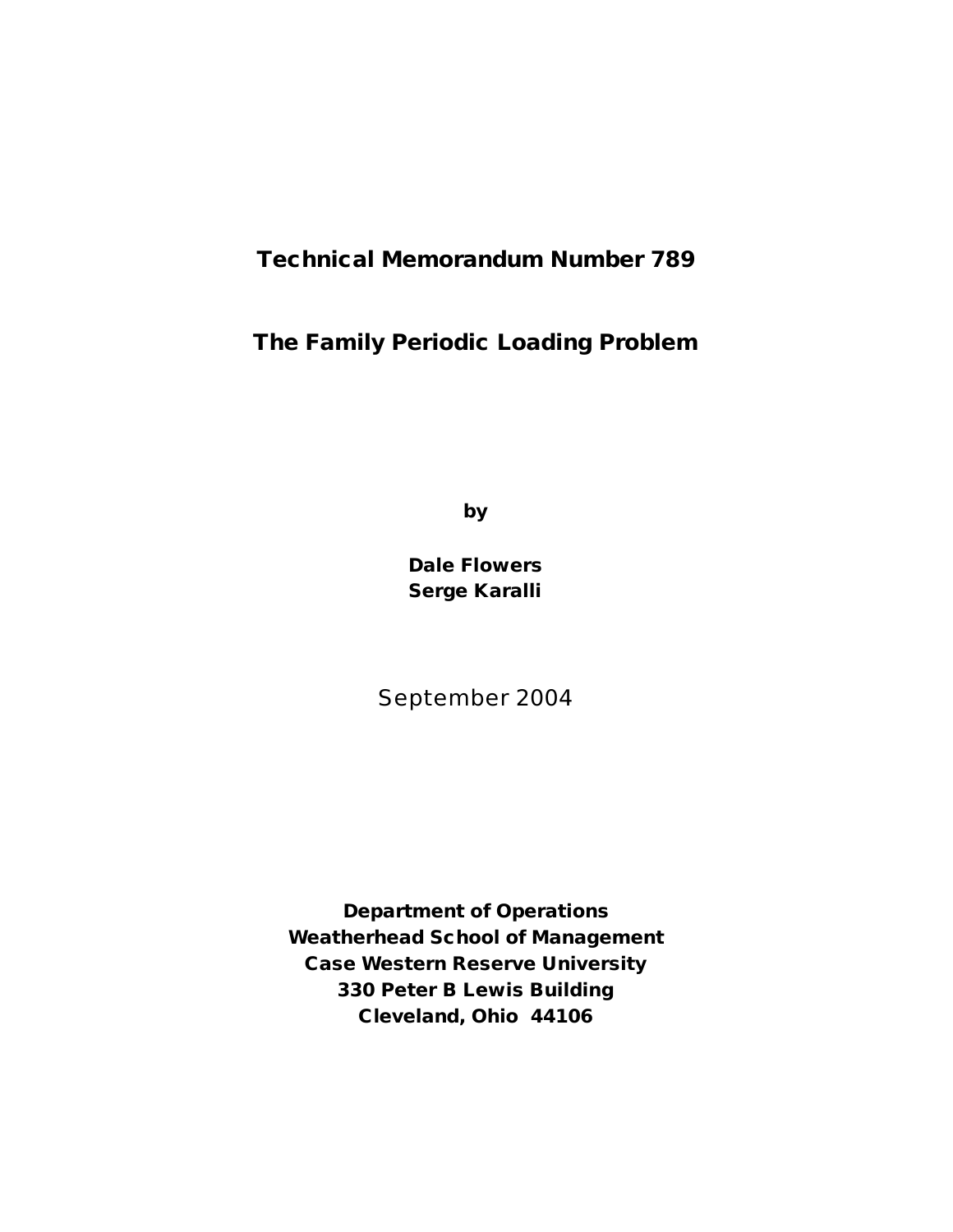## The Family Periodic Loading Problem

A. Dale Flowers Department of Operations Weatherhead School of Management Case Western Reserve University 10900 Euclid Avenue

Cleveland, OH 44106

Serge M. Karalli Department of Management College of Business Administration California State University, Sacramento 6000 J Street Sacramento, CA 9581 9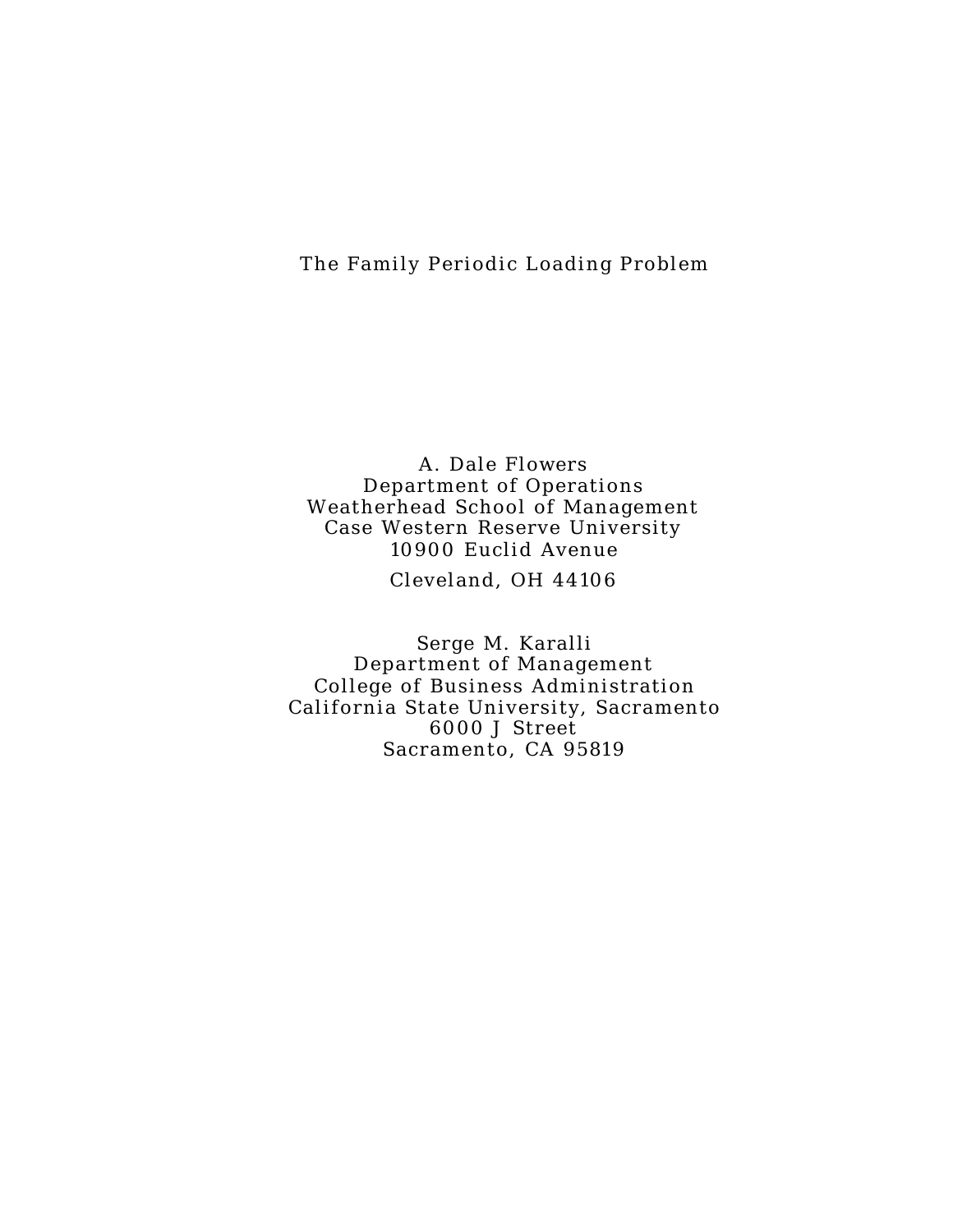#### *Abstract*

The Multiple Family Economic Lot scheduling Problem with safety stocks (MFELSP-SS) with normally distributed, time-stationary demand is considered in a manufacturing setting where the relevant costs include family setup costs, item setup costs, and inventory holding costs for both cycle and safety stocks. The Family Planning Problem (FPP) is the first step in addressing the MFELSP—SS. The solution to the FPP is comprised of the basic period length, the family multipliers, and the item multipliers that give the lowest total cost of setups and carrying inventory. The family multipliers and items multipliers are restricted to integer powers of two. The solution to the FPP is used as the input to the Family Periodic Loading Problem (FPLP), which is the subject of this paper. The purpose of the FPLP is to create a feasible production schedule that achieves, as much as possible, the cost minimizing objective of the FPP.

The FPLP generates a production schedule that can be implemented, a feature that is not present in the FPP—or in many ELSP solution procedures. Three efficient heuristic approaches to solving the FPLP are implemented and a comparison of their performance is presented.

*Subject classification:* 334 multiproduct lot sizing, MFELSP—SS: feasibility issues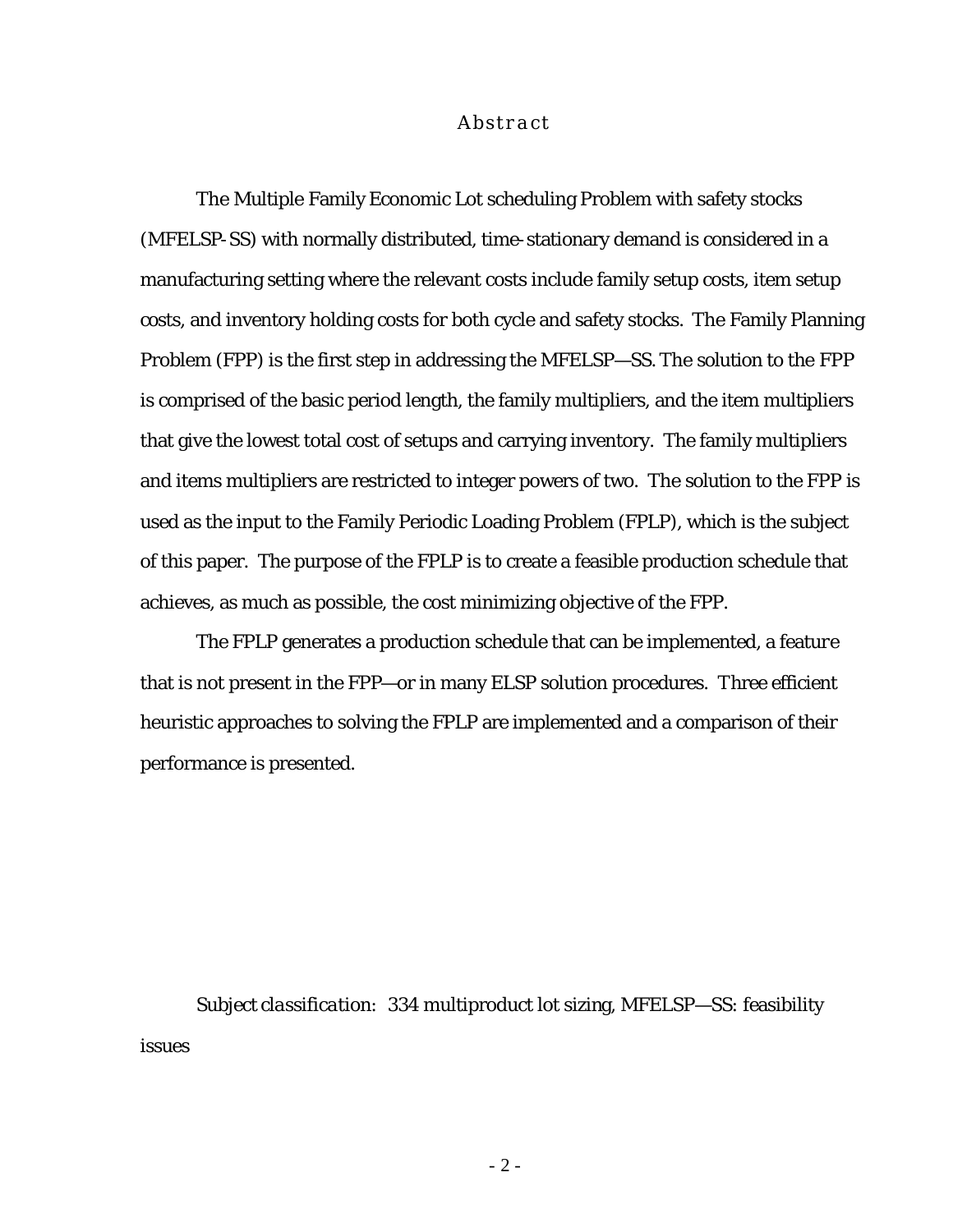#### **1 . Introduction**

 In this paper, we take the solution of the Family Planning Problem (FPP) (Karalli and Flowers, 2004) as the starting point of scheduling the families and items on a single machine. The Multiple Family Economic Lot Scheduling Problem with Safety Stocks (MFELSP—SS) is an important problem that regularly occurs in practice that has not been adequately addressed in the literature. In particular, it is common that production is to stock in such situations, rather than to customer order. Because of substantial setup times, it is not possible to setup the machine for production to customer order. Thus, safety stocks are required to buffer against demand uncertainty between planned runs of a particular product within a particular family. Because of the need for safety stocks in these situations, we have adopted a basic period approach to its solution (Karalli and Flowers, 2004) rather than a time-varying lot sizing approach. In addition, Just-in-Time manufacturing systems favor a basic period approach for coordinating with suppliers.

The MFELSP-SS may be more completely characterized as a continuous-time, infinite-horizon extension of the ELSP where

*N* families, each having *N* items, are produced in the same facility, one unit at a time.

For each family, there is a:

- sequence-independent setup cost
- sequence-independent setup time

For each item, the demand is:

- time-stationary
- normally distributed, with
- known mean and standard deviation
- uncorrelated with other items

• not substitutable with other items.

For each item:

- there is a known, constant production rate
- there is a sequence-independent setup cost
- there is a sequence-independent setup time
- there is a specified customer service level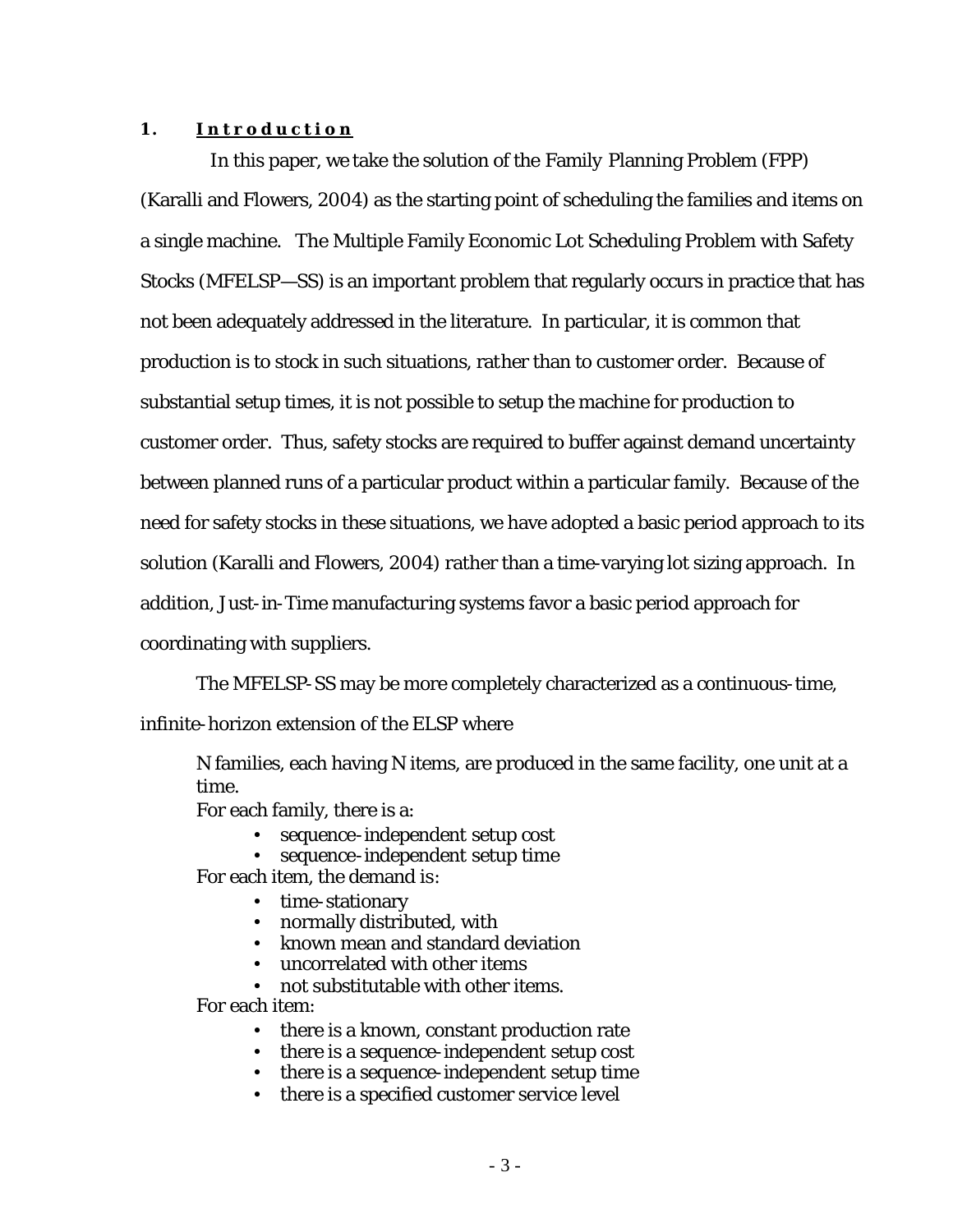- safety stock is maintained in order to meet the specified service level, and
- there is no backlogging.

For notational convenience, we take *N* to be both the number of families and items within each family, without loss of generality (w.l.o.g.). When the number *N* exceeds the actual number of items in any family, or exceeds the number of families, we simply create dummy items and/or families and assign the value of zero to their parameters.

The solution to the FPP of *N* families with *N* items in each family is a basic period length, *T*, an *N*-vector of family multipliers, **K**, and an  $N \times N$  – matrix of item multipliers, **k**. The solution,  $(T,K,k)$ , specifies low cost production intervals for each item produced on the single machine. The production intervals, in turn, determine the required working and safety stock levels.

The solution to the FPP, however, does not specify the production sequence of the families and items, nor does it guarantee a feasible schedule given the scheduling assumptions under which the solution is generated. The feasibility issue is not unique to the MFELSP—SS; in fact, it is systemic to any approach to the ELSP where multipliers are generated in a model and setup times are only considered in constraints as necessary (but not sufficient) conditions for feasibility.

Whereas the mathematical formulation of the FPP, as well as ELSP formulations such as those referenced above, imposes a structure of equal lot sizes, termed artificial by Dobson (1987), it lends itself to cyclic schedules as does the FPLP. As such, the Family Periodic Loading Problem (FPLP) begins with(*T,K,k*) as its problem input and generates a solution in the form of a vector, *f*, which specifies the order of the items to be produced. For each item, near-optimal production and idle times will be computed.

- 4 -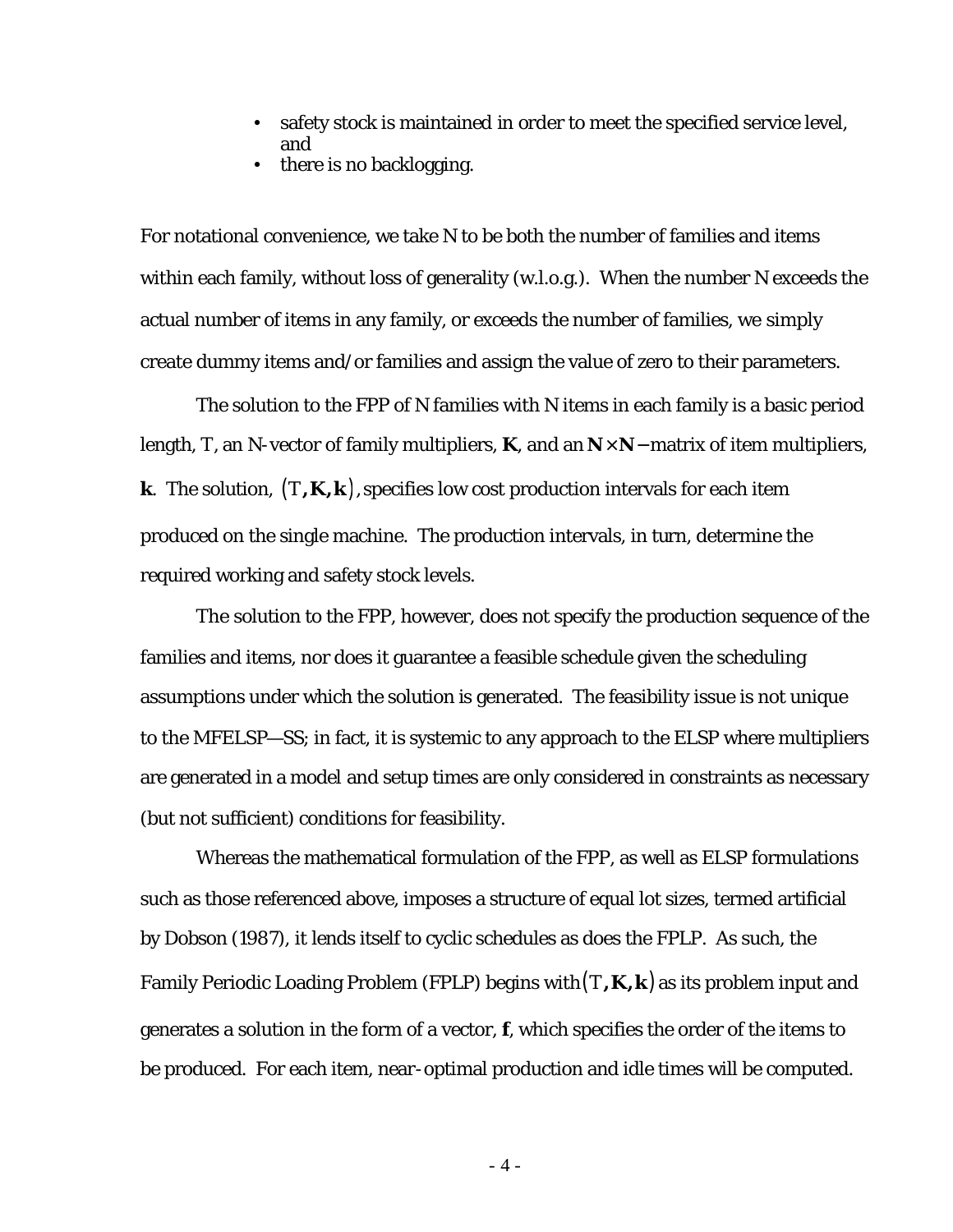Maxwell (1964) considered a similar approach in his seminal paper. Dobson (1987) provides a procedure for the deterministic ELSP, whereby *f* is specified and cost minimizing production times and idle times are generated. Zipkin (1991) takes *f* as given and provides a solution approach to generating cost-minimizing production and idle times for the deterministic ELSP. Our approach considers production run times, and both family and item setup times in generating a cyclic schedule where the minimum idle time across all loads is maximized.

Schweitzer et al. (1988) shows that the periodic loading problem is NP-Complete. It is therefore necessary to develop an efficient procedure to create a feasible cyclic schedule when one exists. Gallego (1990) provides a dynamic control procedure whereby there always exists an f-recovery schedule. The implication for the FPLP is that it can be implemented in a random-demand environment.

Dobson (1987) allows for unequal lot sizes to be scheduled for any item. This relaxation of the equal lot size rule allows for the Periodic Loading Problem to be feasible when the sum of the ratios of each item's demand rate to production rate is less than one. In this paper, we enforce the equal lot size rule because of the existence of safety stocks. Allowing the lot sizes to vary would further complicate the problem by requiring the safety stock levels to vary as well. We assume that, in most cases, every setup and production run can be scheduled according to  $(T,K,k)$ . This assumption is reasonable when we consider that in practice, firms tend to operate with excess capacity in order to both meet future growth in demand for current products and to introduce new products. Such excess capacity may also be used to accommodate schedules exhibiting uneven capacity utilization.

In Section 2, we define and discuss the properties of the FPLP. In Section 3, we present a formulation for the FPLP. In Section 4, efficient heuristics for loading the

- 5 -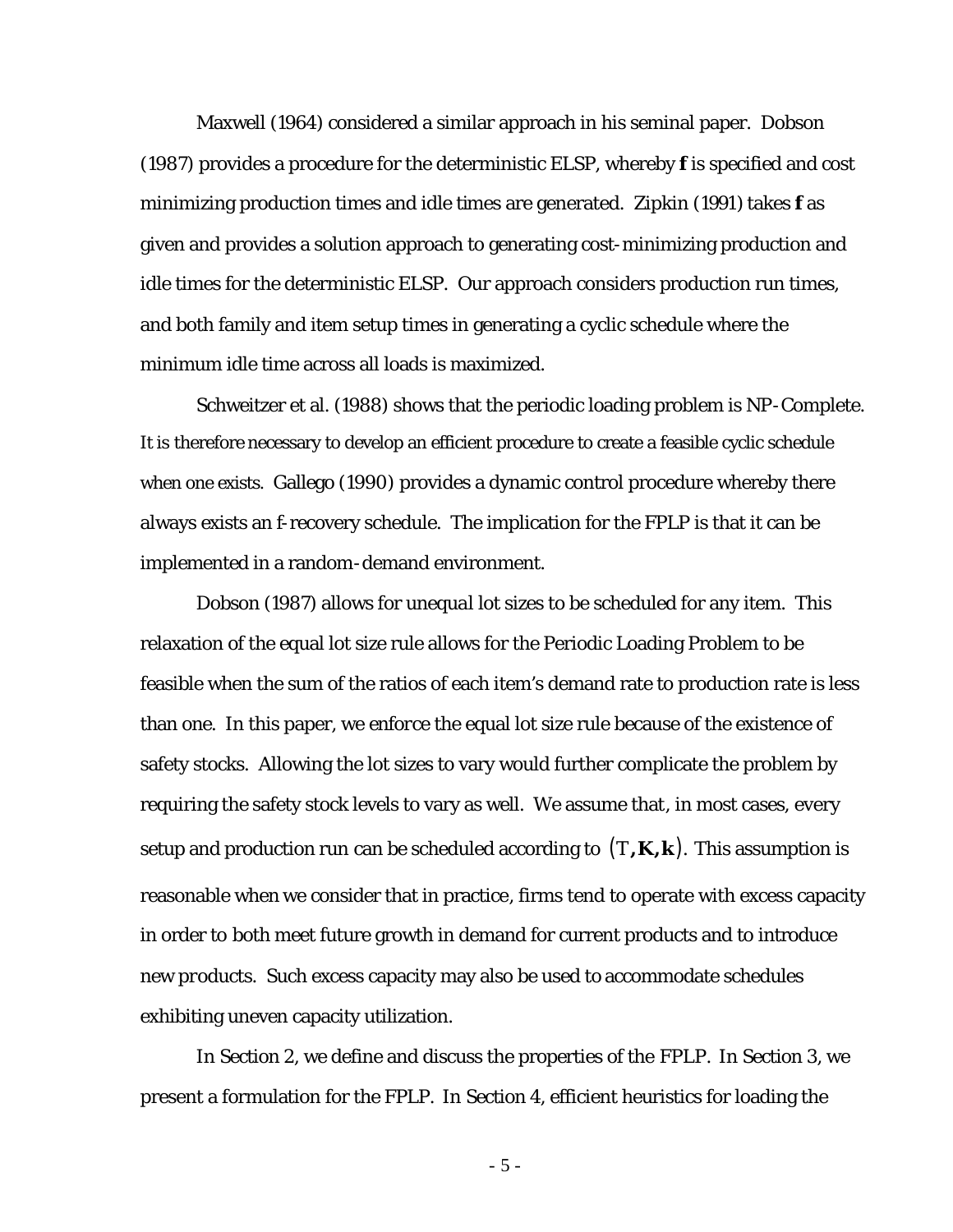basic periods are proposed. In Section 5, we present the Lagrangian relaxation used to test our heuristics. In Section 6, we provide computational results, followed by concluding remarks in Section 7.

#### **2 . The FPLP**

The purpose of the FPLP is to generate a feasible schedule such as the one in Figure 1 using  $(T,K,k)$  as the input. The variable T represents the length of the basic period as determined by the FPP (Karalli and Flowers 2004). The production interval for every family *i*∈  $N$  is in  $K_i$  multiples of the basic period. The production interval for every item  $(i, j) \in N \times N$  is in  $k_{ij}$  multiples of the basic period. In the sample schedule in Figure 1, family 1 has a multiplier value of  $K_1 = 1$ , which means it is produced every basic period. Families 2 and 3 both have family multipliers of 2, so they are produced every other period (Family 2 in odd numbered periods, Family 3 in even). Item (1,1) has a multiplier of  $k_{11} = 1$ , so it is produced every time that family 1 is produced. Items  $(1, 2)$  and  $(1, 3)$  both have multiplier values of 2, so they are produced only every other time that family 1 is produced. Items  $(2, 1)$  and  $(2, 3)$  both have a multiplier value of 2, indicating each is produced every other time family 2 is setup. Item (2, 2)has a multiplier value of  $k_{22} = 1$ . It is produced every time family 2 is setup. Similar interpretations may be gleaned for the products of family 3 from Figure 1.  $P_{ij}$  is the production time for item  $(i, j)$ .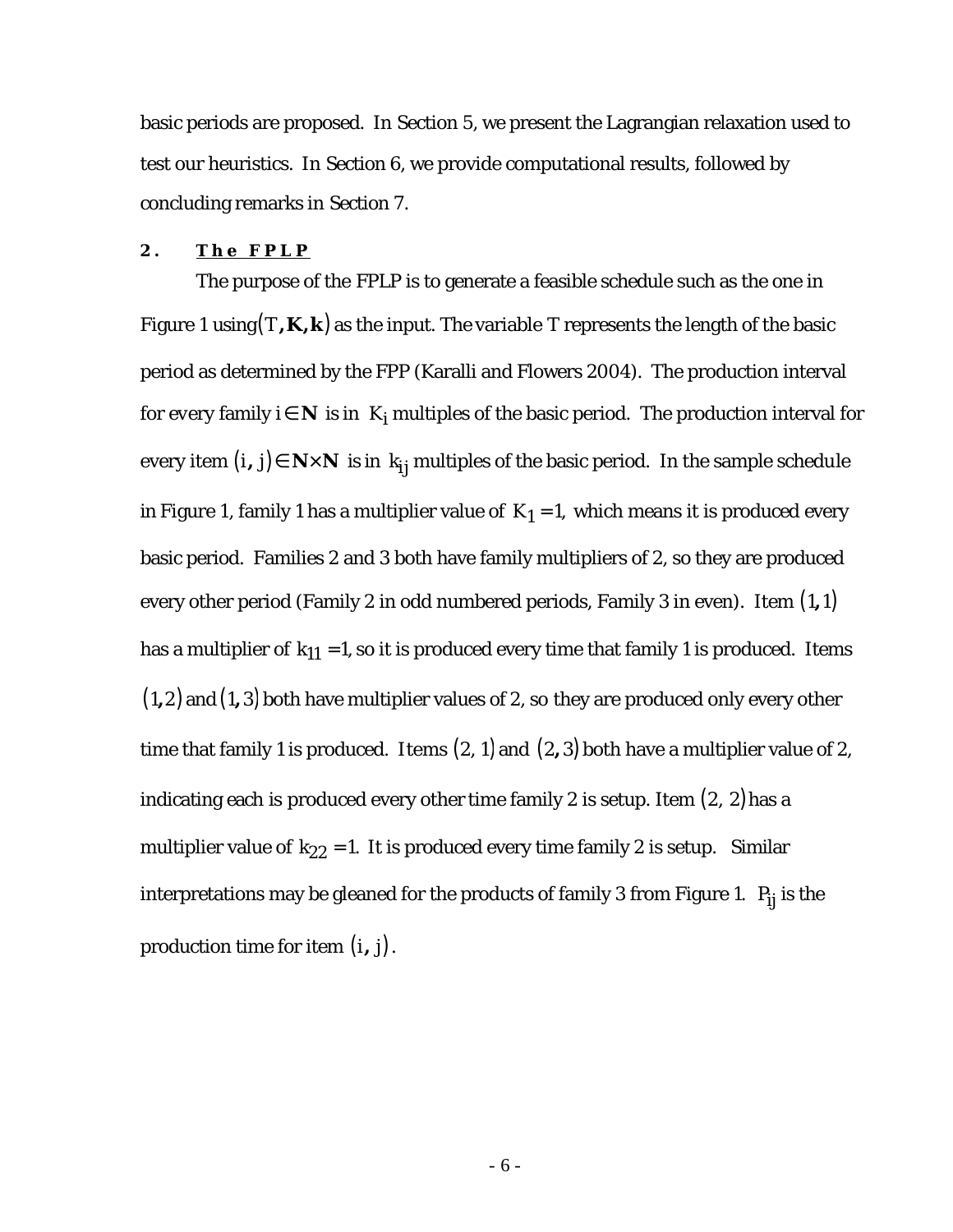

Figure 1: Cycle time, Basic Period, and Multipliers for a sample MFELSP-SS problem.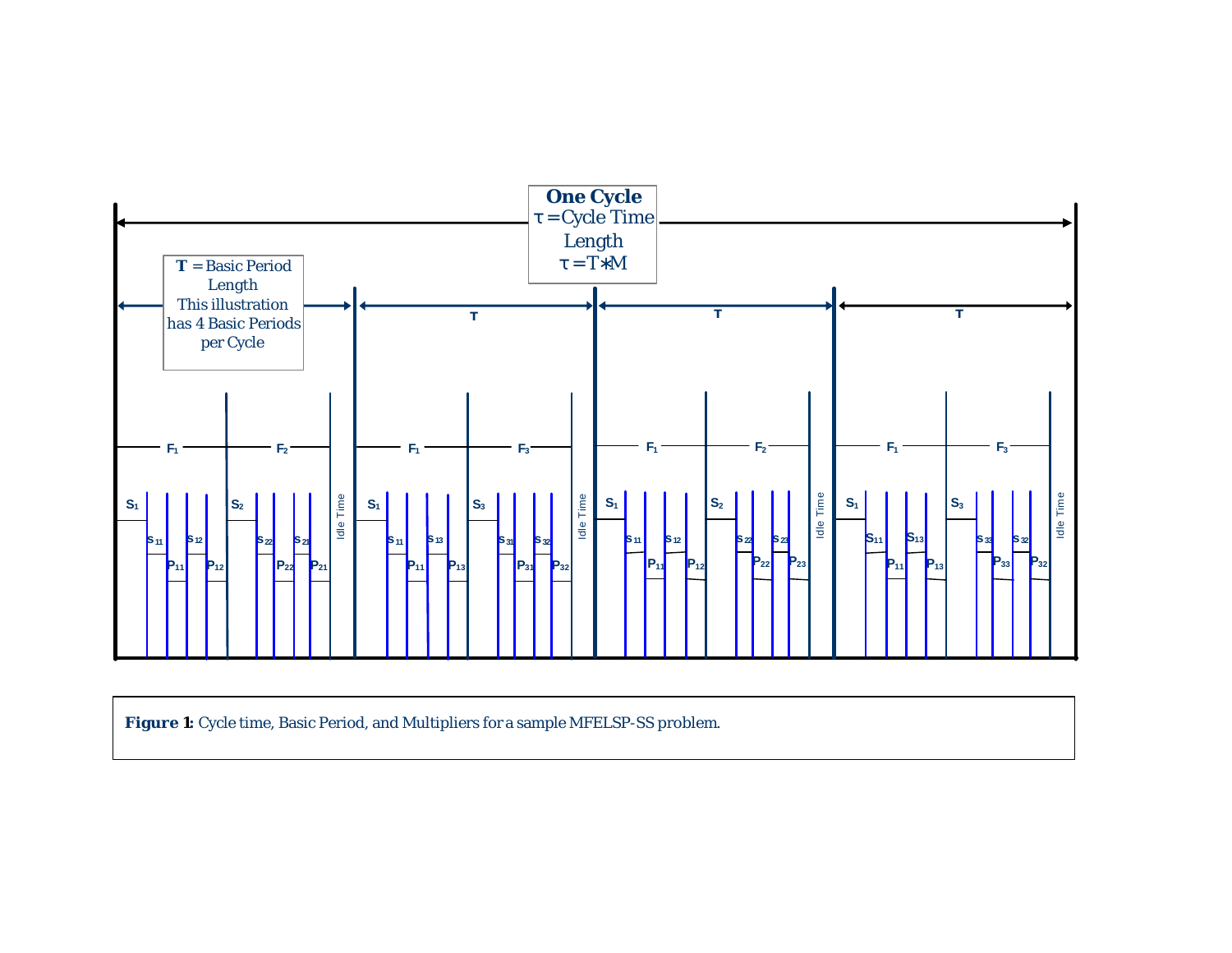## **3 . A Formulation of the FPLP**

Given the solution to the FPP,  $(T,K,k)$ , we seek to create a feasible cyclic

schedule. The problem environment is characterized as follows:

N Families, each having N items, need to be scheduled for production in a single facility.

The cyclic schedule comprises M basic periods of length *T*, where:

- *T* is provided in the solution to the FPP (Karalli and Flowers, 2004)
- The size of *M* depends on  $(T,K,k)$ , *M* is an input into the problem

The cyclic schedule is  $\tau$  time units long.

For each family there is:

- a known family multiplier—solved for in the FPP
- a sequence-independent setup time

For each item there is:

- a known item multiplier—solved for in the FPP
- a sequence-independent setup time,
- a production lot size, dependent on  $(T,K,k)$

The following parameters are inputs to the problem:

| $S_i$      | Setup time for family i                                                  |
|------------|--------------------------------------------------------------------------|
| $s_{ij}$   | Setup time for the $j^h$ item in family i                                |
| $d_{ij}$   | Demand mean for item <i>j</i> in family <i>i</i>                         |
| $s_{ii}^2$ | Demand variance for item <i>j</i> in family <i>i</i>                     |
| $p_{ij}$   | Production rate for item <i>j</i> in family <i>i</i>                     |
| $r_{ij}$   | $p_{ii} = d_{ii}/p_{ii}$                                                 |
| r          | $\rho = \sum_{i \in \mathbf{N}} \sum_{j \in \mathbf{N}} (d_{ij}/p_{ij})$ |

We introduce the superscript *t*, which indexes the basic period sequence number

in the cycle,  $t = 1, \dots, M$ .

The solution to the FPP is used to compute the following: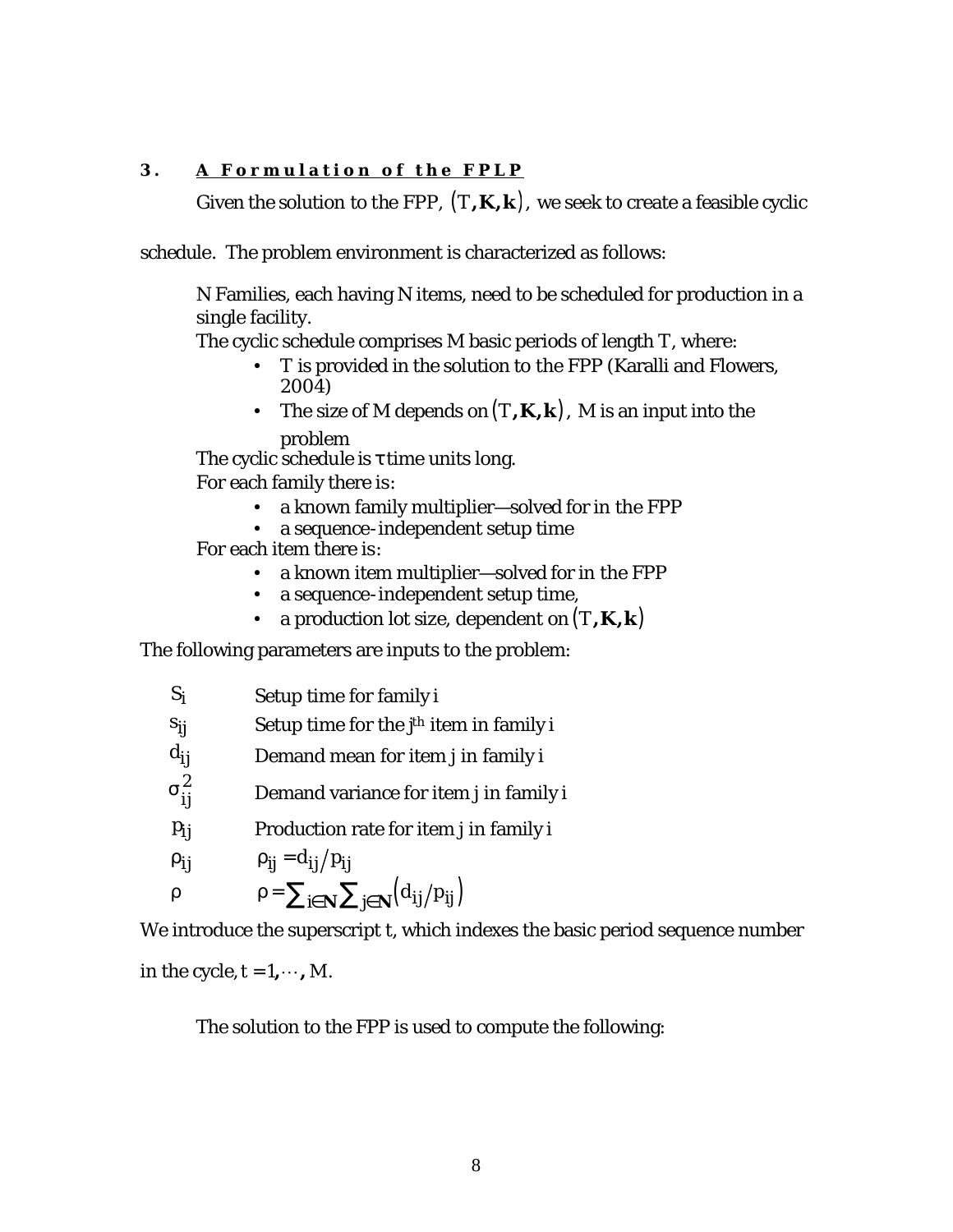M Number of basic periods in a cycle. 
$$
M = \max\left\{K_i \cdot k_{ij} : i, j \in \mathbb{N}\right\}
$$
  
\n $t = T \cdot M$   
\n $P_{ij}$  Production run time, including item setup time, for family *i*, item *j*.  
\n $P_{ij} = s_{ij} + r_{ij} \cdot T \cdot K_i \cdot k_{ij}$   
\nTotal time for producing family *i* in period *t*.  
\n $F_i^t = S_i \cdot x_i^t + \sum_{j=1}^N P_{ij} \cdot y_{ij}^t$ . The decision variables  $x_i^t$  and  $y_{ij}^t$  are defined next.

The decision variables of the FPLP are:

$$
x_i^t
$$
 0-1 decision variable.  $x_i^t = 1$  if family *i* is produced in period *t*; *i*  
\n**N**;  $x_i^t = 0$  otherwise  
\n0-1 decision variable.  $y_{ij}^t = 1$  if item(*i*, *j*) is produced in period *t*;  
\n(*i*, *j*)  $\in$  **N**×**N**;  $y_{ij}^t = 0$  otherwise

Define:

| $\boldsymbol{X}$ | $\boldsymbol{X} = \left\{ x_i^t : i \in \boldsymbol{N}, t = 1, \cdots, M \right\}$                                                                                          |
|------------------|-----------------------------------------------------------------------------------------------------------------------------------------------------------------------------|
| Y                | $\boldsymbol{Y} = \left\{ y_{ii}^t : (i, j) \in \boldsymbol{N} \times \boldsymbol{N}, t = 1, \cdots, M \right\}$                                                            |
| $\boldsymbol{b}$ | $b = (t-1) \mod K_i + 1$                                                                                                                                                    |
| q                | $q = (t-1) \mod k_{ij} + 1$                                                                                                                                                 |
| $k_{ij}$         | $k_{ij} = K_i \cdot k_{ii}$                                                                                                                                                 |
| $\boldsymbol{I}$ | $\mathbf{I} = \{i : i \in \mathbf{N}, K_i \geq 2\}$ , the set of family indices for which the family<br>multiplier value is $K_i \geq 2$                                    |
|                  | $\mathbf{J} = \{(i, j) : (i, j) \in \mathbf{N} \times \mathbf{N}, k_{ij} \geq 2\}$ , the set of items $(i, j) \in \mathbf{N} \times \mathbf{N}$ for<br>whom $k_{ij} \geq 2$ |
| #I               | The cardinality of $\bm{I}$                                                                                                                                                 |
| #J               | The cardinality of $\bm{J}$                                                                                                                                                 |
| R                | The set of real numbers                                                                                                                                                     |
| $T_t$            | Capacity remaining in basic period t, $t = 1, , M$                                                                                                                          |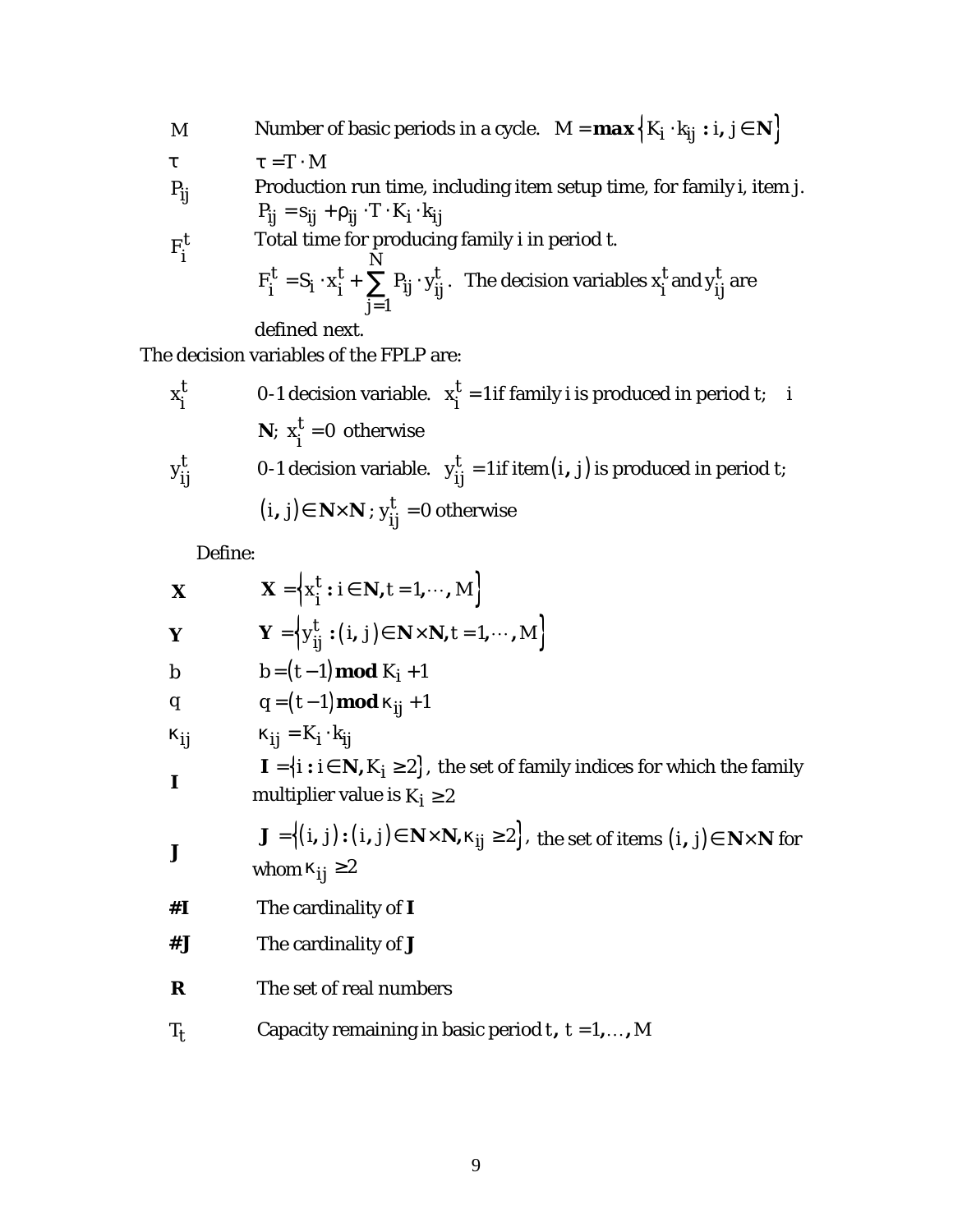The objective of Problem S, the formulation given to solve the FPLP, is to maximize the minimal idle time, *L*, resulting from the periodic loading process;

that is, find *L*, *X*, and *Y* so as to

*Maximize L* Subject to 1  $i-1 j=1$ ;  $\forall$   $t=1,\cdots$ ,  $\sum_{i=1}^{N} b_i \cdot \sum_{i=1}^{N} \sum_{i=1}^{N} b_i \cdot \sum_{i=1}^{N} b_i \cdot \sum_{i=1}^{N} b_i \cdot \sum_{i=1}^{N} b_i \cdot \sum_{i=1}^{N} b_i \cdot \sum_{i=1}^{N} b_i \cdot \sum_{i=1}^{N} b_i \cdot \sum_{i=1}^{N} b_i \cdot \sum_{i=1}^{N} b_i \cdot \sum_{i=1}^{N} b_i \cdot \sum_{i=1}^{N} b_i \cdot \sum_{i=1}^{N} b_i \cdot \sum_{i=1}^{N} b_i \cdot \sum_{i=1}^{N} b_i \cdot$  $\sum_j$   $S_i$  +  $\sum_j$   $\sum_j$   $Y_{ij}$  +  $T_{ij}$  +  $L \leq I_t$ *i*=1 *i i j*  $x_i^D \cdot S_i + \sum_i \sum_j y_{ii}^q \cdot P_{ii} + L \leq T_f$ ;  $\forall t = 1, \dots, M$  $=1$   $i-1 j=$  $\sum x_i^b \cdot S_i + \sum \sum y_{ij}^q \cdot P_{ij} + L \le T_t$ ;  $\forall t = 1, \dots, M$  (1) 1  $x_i^l = 1; \qquad \qquad \forall i = 1, \cdots, N$  $\sum_{i=1}^{M} x_i^k$ *i t* =  $\sum x_i^t = 1; \qquad \forall i = 1, \cdots, N$  (2) 1  $\sum_{i}^{j} y_{ii}^{t} = 1; \qquad \forall i, j = 1, ..., N$  (3) */ M ij t ij t k* = 1  $\sum y_{ij}^{t} - N \cdot x_{i}^{t} = 0; \qquad \forall i = 1, ..., N; \forall t = 1, ..., K_{i}$  (4) *N*  $t = N_{i}$   $\mathbf{v}^{t}$ *j* =  $x_i^l, y_{ij}^l \sim 0 - 1;$   $\forall i, j = 1, ..., N; \forall t = 1, ..., M$  (5)  $x_i^t, y_{ii}^t \sim 0 - 1$ ;  $L \geq 0$  (6)

Condition (1) is a capacity constraint on the basic period length. Condition (2) allows for the selection of only one of the  $M/K_i$  possible family *i* schedules that are in accordance with the frequencies indicated by the family multipliers. Condition (3) allows for the selection of only one of the  $M/k_{jj}$  possible item  $(i, j)$  schedules that are in accordance with the frequencies indicated by the item multipliers. Condition (4) enforces the technical requirement that items be scheduled only when their families have been setup.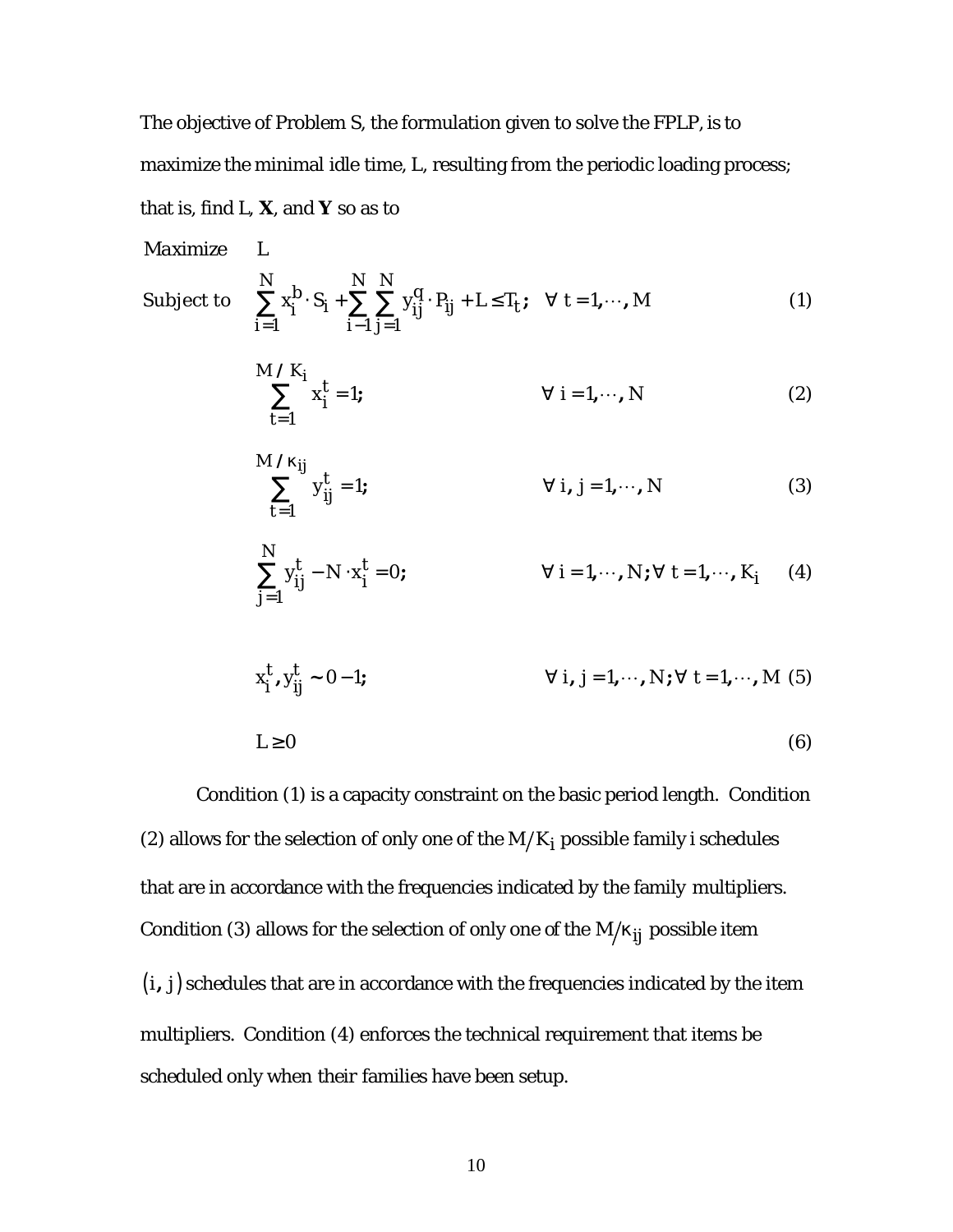The formulation above results in an integer program with n variables and p constraints, where

$$
n = 1 + \sum_{\substack{i=1 \ k_i \ge 2}}^N K_i + \sum_{\substack{(i, j) \in \mathbf{N} \times \mathbf{N} \\ k_{ij} \ge 2}} k_{ij}
$$
 (7)

$$
p = M + #\mathbf{I} + #\mathbf{J} + \sum_{\substack{i=1 \ k_i \ge 2}}^N K_i.
$$
 (8)

We account for the minimum slack time variable by the number 1 on the RHS of (7). The second term of the RHS of (7) accounts for each of the different starting positions in the M basic periods that each family can be scheduled. We need one variable for each potential starting position. Similarly, the third term on the RHS of (7) accounts for each of the different starting positions in the *M* basic periods that each item can be scheduled, that is every  $\bm{k_{ij}}$ .

There are *M* capacity constraints, one for each basic period. The set *I* = {*i : i* ∈ *N*, *K*<sub>*i*</sub> ≥ 2} is the set of family indices for which the family multiplier value is  $K_i \geq 2$ . The set  $J = \{(i, j) : (i, j) \in \mathbb{N} \times \mathbb{N}, k_{ij} \geq 2\}$  is the set of items  $(i, j)$ ∈  $N \times N$  for which  $k_{jj} \ge 2$ .

The reader will note that the families with multiplier values  $K_i = 1$  and the items for which  $k_{jj} = 1$  are omitted from the mixed integer program (MIP). The reason for this is that these families and items are scheduled in every basic period, affording no flexibility. The capacities of each basic period need to be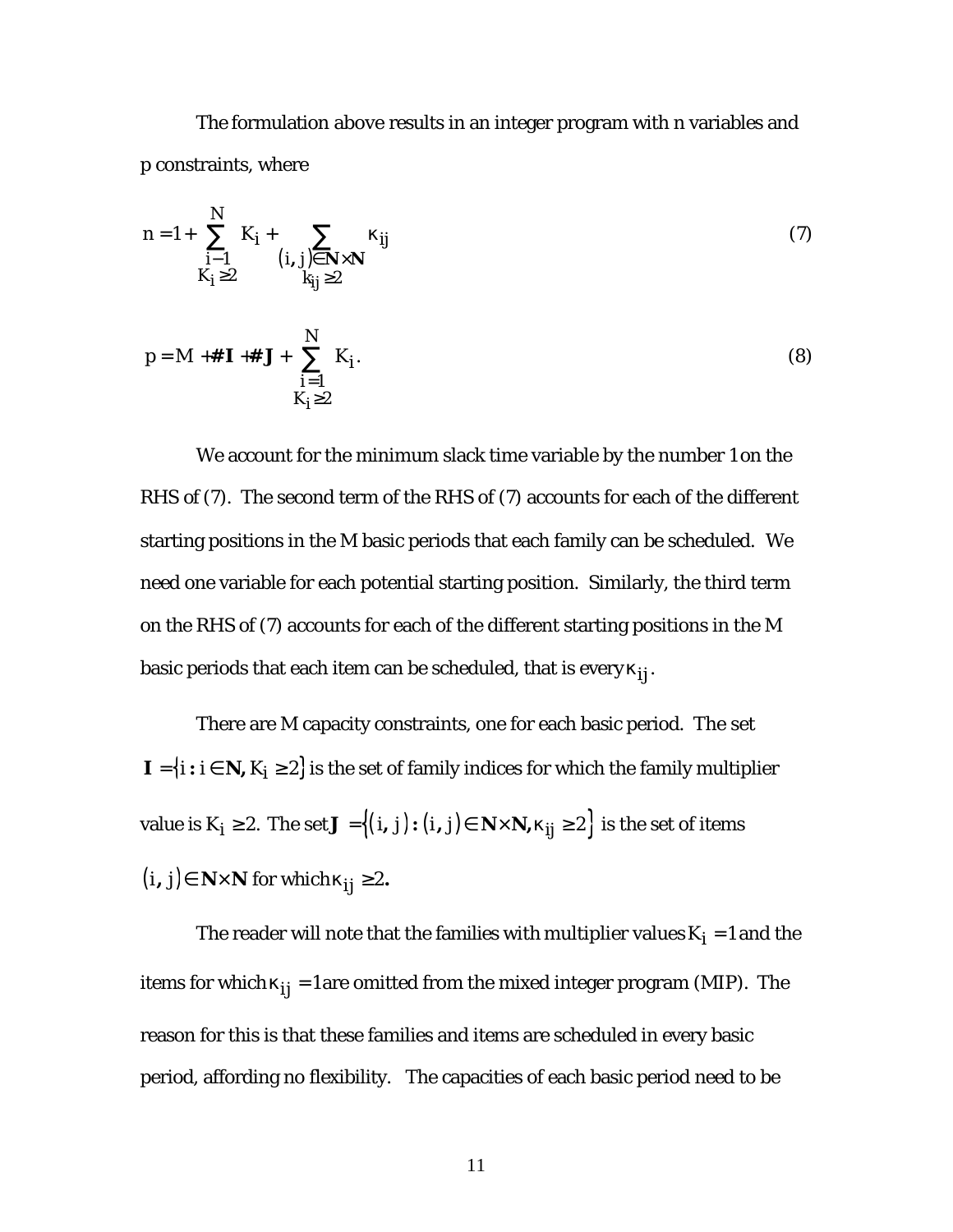adjusted to reflect the fact that the omitted families and items have been scheduled. For each family whose multiplier values  $K_i = 1$ , adjust the capacity by subtracting  $S_i$  from the available capacity. For each item  $(i, j)$  for which  $k_{jj} = 1$ , subtract  $P_{ij}$  from the available capacity, where

$$
P_{ij} = s_{ij} + r_{ij} \cdot T \cdot K_i \cdot k_{ij}.
$$
 (9)

The item setup time is  $s_{ij}$  , and the item production time is  $r_{ij} \cdot T \cdot K_i \cdot k_{ij}$  .

Karalli and Flowers (2004) show that any solution to the MFELSP—SS can be represented in anchor form (AF). That is, for every solution  $(T,K,k)$  to the FPP, the following conditions hold:

- $0 < T \in \mathbb{R}$
- $K = (1, K_2, \dots, K_N)$ ; with  $1 \le K_2 \le \dots \le K_N$
- $\forall i \in \mathbb{N}, K_i \in \mathbb{P}, \text{where } \mathbb{P} = \left\{2^P : p \in \mathbb{Z}_+ \right\}.$
- *k* is an  $(N \times N)$  matrix whose *i*<sup>th</sup> row,  $k_i$ , *i*s the vector of item multipliers for family *i*
- $k_i = (1, k_i, \dots, k_i, \dots)$ ; with  $1 \le k_i, \ge \dots \le k_i,$
- $\forall$   $(i, j) \in \mathbb{N} \times \mathbb{N}, k_{ij} \in \mathbb{P}$

Because the smallest family and item multiplier values are always equal to 1, we are always able to omit the associated family and item variables for which  $k_{jj} = 1$ , and the associated family selection (Equation (2)) and technical constraints (Equation (4)) as well.

### **4 . Heuristic s**

We consider three heuristics for solving this problem. The Preparation Stage below is a heuristic determination of family *\* i ,* which has the potential of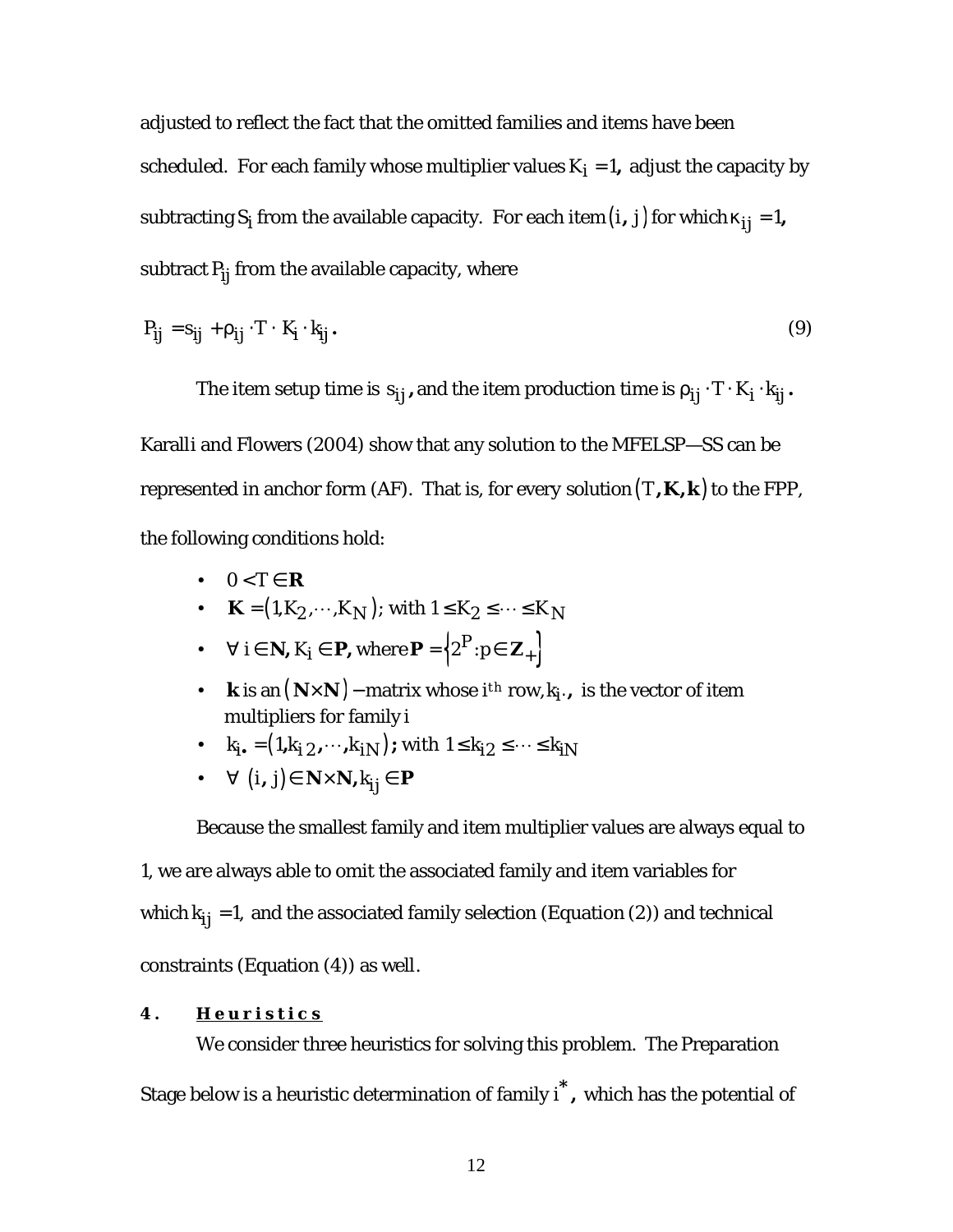having the most uneven capacity utilization across the *M* periods. The implication of uneven capacity utilization is that there may be one or more periods where a large portion of its capacity is required for family *\* i* and its items. Scheduling these first would potentially avert any problems that would arise if they were scheduled later with not enough capacity in any single period. The following steps are a preparation for the three heuristics.

Preparation Stage: Generate Problem S as in Section 3.

**Step 1:** Adjust the basic period capacities:

 $\forall$   $(i, j)$  $\in$   $N \times N$ , if  $k_{jj}$  =1, then  $T_{t} \leftarrow T_{t}$  -  $P_{jj}$ ,  $\forall t$  =1,..., M  $\forall i \in N$ , if  $K_i = 1$ , then  $T_t \leftarrow T_t - S_i$ ,  $\forall t = 1,...,M$ 

**Step 2:** Compute  $J_i$ ,  $\forall j \in \mathbb{N}$ .

$$
\forall i \in \mathbf{N}, \text{ let } J_i = \begin{cases} 0 & \text{if } K_i = 1 \\ \sum_{j=1}^{N} \frac{k_{ij}}{K_i} & \text{if } K_i \ge 2 \end{cases}
$$

**Step 3:** Select i\* so that  $(K_{\boldsymbol{I^*}},J_{\boldsymbol{I^*}}) {\geq}^L(K_{\boldsymbol{I}},J_{\boldsymbol{I}}), \forall \,\, \mathfrak{i} \in \boldsymbol{N}$ .

We can now rewrite Problem S as follows, and we will call this version Problem  $S$ :

*Maximize L*

Subject to 
$$
\sum_{i=1}^{N} x_i^b \cdot S_i + \sum_{i=1}^{N} \sum_{j=1}^{N} y_{ij}^q \cdot P_{ij} + L \le T_t; \quad \forall \ t = 1, \dots, M
$$
 (10)

$$
\sum_{t=1}^{M/K_i} x_i^t = 1; \qquad \forall i^* \neq i = 1, \cdots, N \qquad (11)
$$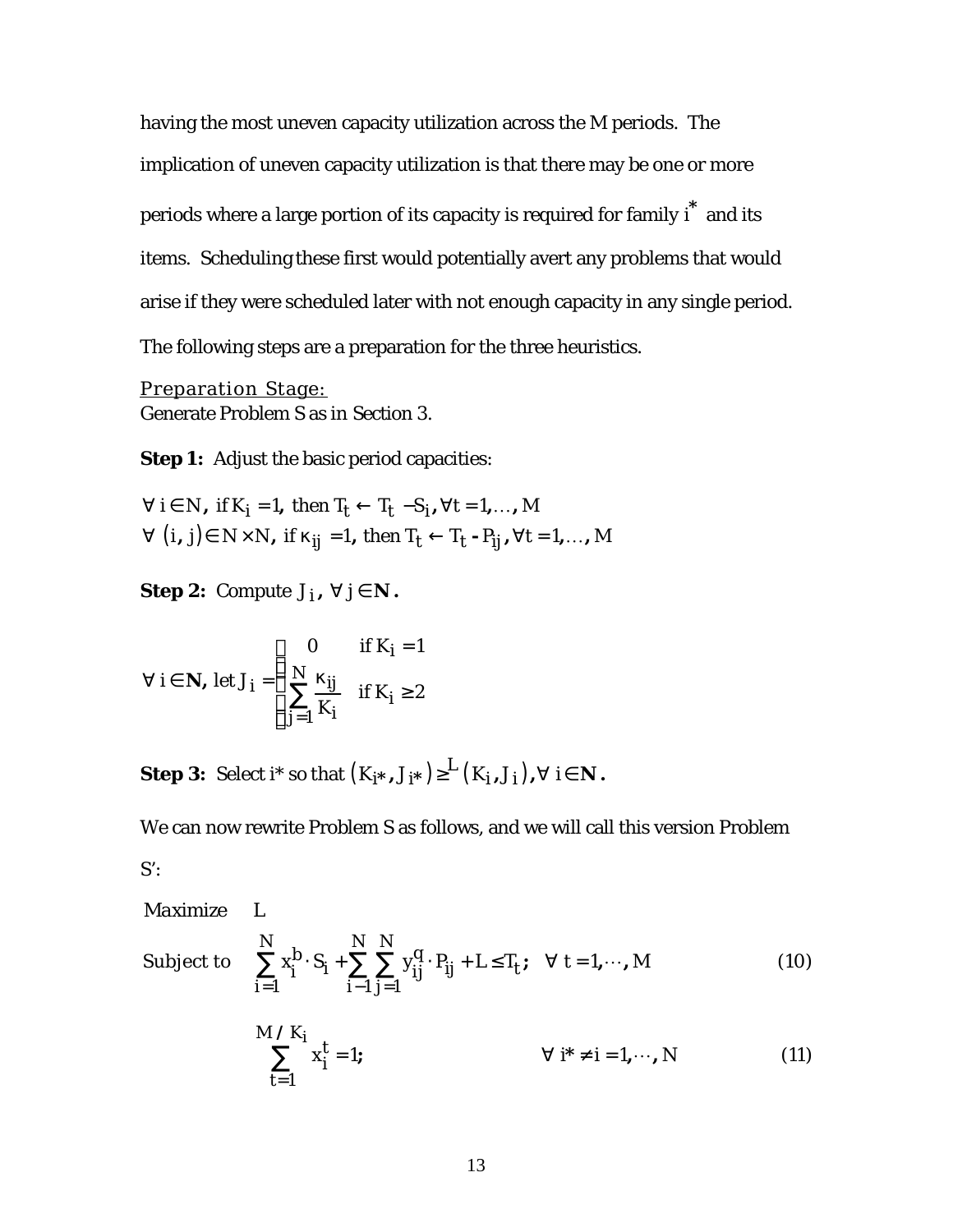$$
\sum_{t=1}^{M/K_i} x_{i^*}^t = 1
$$
 (12)

$$
\sum_{t=1}^{M/k_{ij}} y_{ij}^t = 1; \qquad \forall i, j = 1, \cdots, N; i^* \neq i \qquad (13)
$$

$$
\sum_{t=1}^{M/k_{ij}} y_{i^*j}^t = 1
$$
\n(14)

$$
\sum_{j=1}^{N} y_{ij}^{t} - N \cdot x_{i}^{t} = 0; \qquad \forall i \in \mathbf{N} \setminus \{i^{*}\}; \forall t = 1, \cdots, (K_{i} - 1) \quad (15)
$$

$$
\sum_{j=1}^{N} y_{i \, \ast \, j}^{t} - N \cdot x_{i \, \ast}^{t} = 0; \qquad \forall \ t = 1, \cdots, (K_{i} - 1) \tag{16}
$$

$$
x_i^t, y_{ij}^t \sim 0-1; \qquad \forall i, j = 1, \cdots, N; \forall t = 1, \cdots, M \qquad (17)
$$
  

$$
L \ge 0 \qquad (18)
$$

The following heuristics will involve the removal, and return of columns and rows of Problem S'. We will always refer to the constraints of the MIP (even when modifications are made) as  $\mathbf{A} x = \mathbf{b}$ . We also refer to the column vector under a variable  $x \in \mathbf{x}$  by  $\mathbf{a}(x)$ .

*N*

Each constraint in (11) and (12) can uniquely be identified by the family under consideration, and in (13) and (14) by the item. More precisely, we refer to constraint (12) as constraint  $x_i$ <sup>\*</sup> and more generally to each constraint in (11) as constraint  $x_i$ . Similarly, we refer to constraint (14) as constraint  $y_{i^*j}$ , and each constraint in (13) as constraint  $y_{ij}$ . Each family technical constraint in (15) and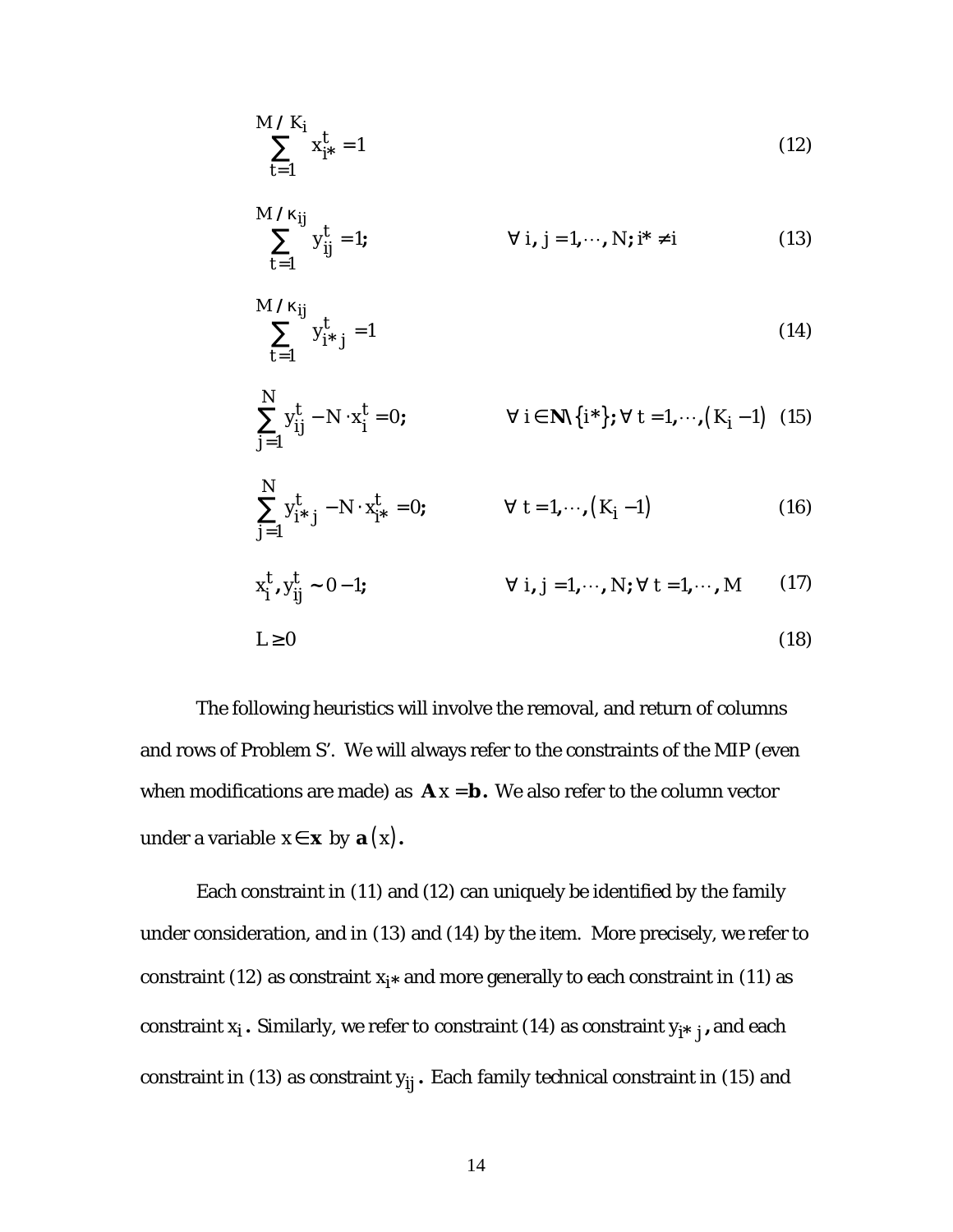(16) is identifiable by the family under consideration and by the family's starting period. We refer to constraint (16) as constraint  $\Phi^t_{j^*}$  $\Phi_{i^*}^l$  and more generally to each constraint in (15) as constraint  $\Phi_i^t$ .  $\Phi_i^l$ 

#### H1:

Heuristic H1 was initially motivated by an approach to solving the traveling salesperson problem, whereby the relaxed assignment problem is first solved and tour breaking constraints are subsequently added until a feasible tour is obtained. The approach is modified as follows: In H1, remove all the technical constraints in (15) above. That is, constraints  $\Phi_i^t$ ,  $t = 1, \dots, (K_i - 1)$ ,  $\Phi_i^t$ ,  $t = 1, \cdots, (K_i -$ 

 $i^* \neq i = 1, \dots, N$ , are removed from the MIP. Family  $i^*$  is selected for having the potential for the most uneven capacity utilization across the M basic periods. Next run the first-stage MIP. Then, adjust the capacities of each period to reflect the scheduling of family *i \** and its items. Taking the scheduling of family *i \** as fixed, remove the columns for family *i \** and its items from the MIP. Remove constraints  $x_{i^*}$ ,  $y_{i^*j}$ , and  $\Phi_{i^*}$ , since they are no longer needed.

In stage 2, return the constraints, removed in stage 1, to the MIP resulting in a smaller problem than the original. The solution to the second-stage MIP, augmented by the schedule previously obtained for family *i\*,* is the schedule for the MFELSP—SS.

**Stage 1**: Remove constraint  $\Phi_i^t$ ,  $t = 1, \dots, (K_i - 1)$ ,  $\Phi_i^l$ , *t* = 1, ···,  $(K_i-1)$ ,  $i^* \neq i = 1, \dots, N$ , from Problem S**.** Solve the modified problem.

$$
\forall
$$
 t =1,...,  $(K_{i^*}-1)$ , if  $x_{i^*}^t = 1$  then  $b \leftarrow b - a(x_{i^*}^t)$ .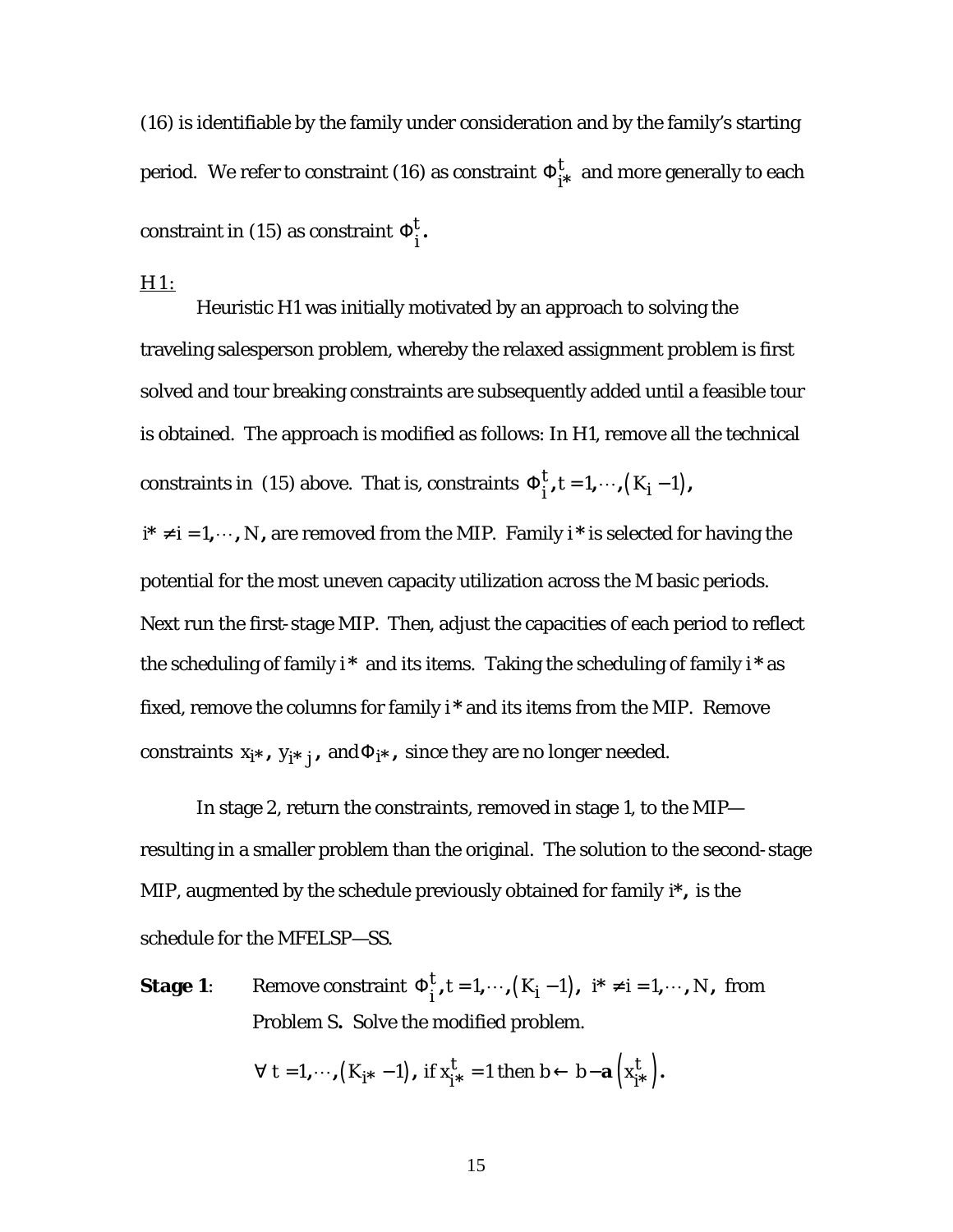$$
\forall
$$
 t =1,...,  $(K_i-1)$ , and  $\forall$  j =1,..., N, if  $y_{i^*j}^t = 1$  then  $b \leftarrow b - a(y_{i^*j}^t)$ .

Remove the following columns:

$$
\mathbf{a}(x_{i^*}^t), \forall t = 1, \cdots, K_{i^*}, \text{ and}
$$
  
 $\mathbf{a}(y_{i^*j}^t), \forall t = 1, \cdots, K_{i^*}, \forall j = 1, \cdots, N$ 

Remove the following rows:

*xi\**

*y<sub>i\* j</sub>,∀ j*=1,…*, N ,* and

 $\sum_{i^*}^{t}$ ,  $\forall$   $t = 1, \cdots, (K_{i^*} - 1)$  $\Phi_{i^*}^l$ ,  $\forall$   $t = 1, \cdots, (K_{i^*} -$ 

**Stage 2:** Add back constraint(s)  $\Phi_i^t$ ,  $\forall$   $t = 1, \dots, (K_i - 1)$ ,  $\Phi_i^l$ ,  $\forall$  *t* = 1,  $\dots$ ,  $(K_i-1)$ ,  $i^* \neq i = 1, \dots, N$ , to the MIP.

Solve the adjusted problem.

The solution to the adjusted problem is the production schedule for the MFELSP—SS.

H<sub>2</sub>:

For heuristic H2, proceed with Stage 1 by removing all of the  $y_{ij}^t$  columns,

∀ *i* ≠ *i*<sup>\*</sup>, from the MIP. Remove all associated constraints; that is, the  $y_{ij}$ 's and  $\Phi_{\boldsymbol{i}}^{t}$ 's. Next, we solve the modified MIP. The solution to the Stage 1 MIP includes the schedule for family *i\*,* which will be part of the final solution of the FPLP. Stage 1 is completed by adjusting each of the M period capacities in order to reflect the scheduling positions of family *i \** and its items, followed by removing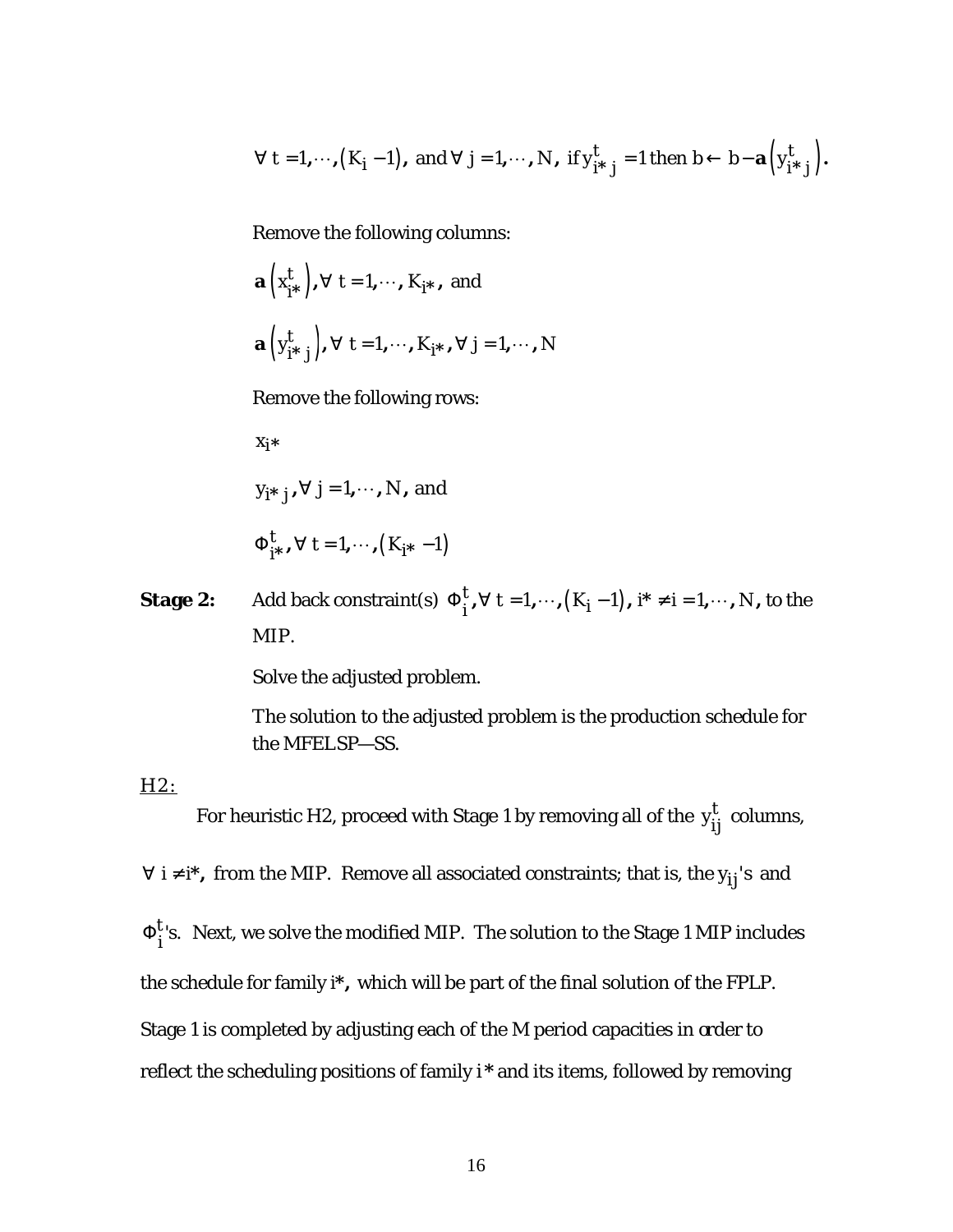the  $x^t_{i^*}$  $x_{i^*}^t$  and  $y_{i^*j}^t$  columns and constraints  $x_{i^*}$ ,  $y_{i^*j}$ , and  $\Phi_{i^*}$ , since they are no longer needed.

In the second stage of H2, return all of the  $y_{ij}^t$  columns,  $\forall i \neq i^*$ , to the

MIP. Return all associated constraints; that is the  $y_{ij}$ 's and $\Phi_i^{t}$ 's. Then solve the resulting MIP. The solution to the second-stage MIP, augmented by the schedule previously obtained for family *i \** in stage 1, is the schedule for the MFELSP—SS.

**Stage 1:** Solve:

### *Maximize L*

Subject to 1  $S_{i^*}$   $\cdot$   $S_{i^*}$  +  $\sum y_{i^*j}^q$   $\cdot$   $P_{i^*j}$  +  $L \le T_t$ ;  $\forall$  t = 1,  $\cdots$ ,  $b_{\text{max}} \times \frac{N}{N}$  $j^{*}$   $S_{i}^{*}$  +  $\sum Y_{i}^{*}$   $j^{'}$   $F_{i}^{*}$   $j^{+}$   $L \leq I_{i}$ *j*  $X_{i*}^D \cdot S_{i*} + \sum_{i} Y_{i*}^q \cdot P_{i*} + L \le T_t$ ;  $\forall t = 1, \dots, M$ =  $\cdot S_{i^*} + \sum_{j^*} y_{i^*}^q + P_{i^*j} + L \le T_t; \quad \forall t = 1, \dots, M$  (19)

$$
\sum_{t=1}^{M/K_i} x_{i^*}^t = 1
$$
 (20)

$$
\sum_{t=1}^{M/K_i} x_i^t = 1; \qquad \forall i^* \neq i = 1, \cdots, N \qquad (21)
$$

$$
\sum_{t=1}^{M/k_{ij}} y_{i^*j}^t = 1
$$
\n(22)

$$
\sum_{j=1}^{N} y_{i \, \ast \, j}^{t} - N \cdot x_{i \, \ast}^{t} = 0; \qquad \forall \ t = 1, \cdots, (K_{i} - 1)
$$
\n(23)

$$
x_i^t, y_{ij}^t \sim 0 - 1; \qquad \forall i, j = 1, \cdots, N; \forall t = 1, \cdots, M \qquad (24)
$$

$$
L \ge 0 \tag{25}
$$

Next,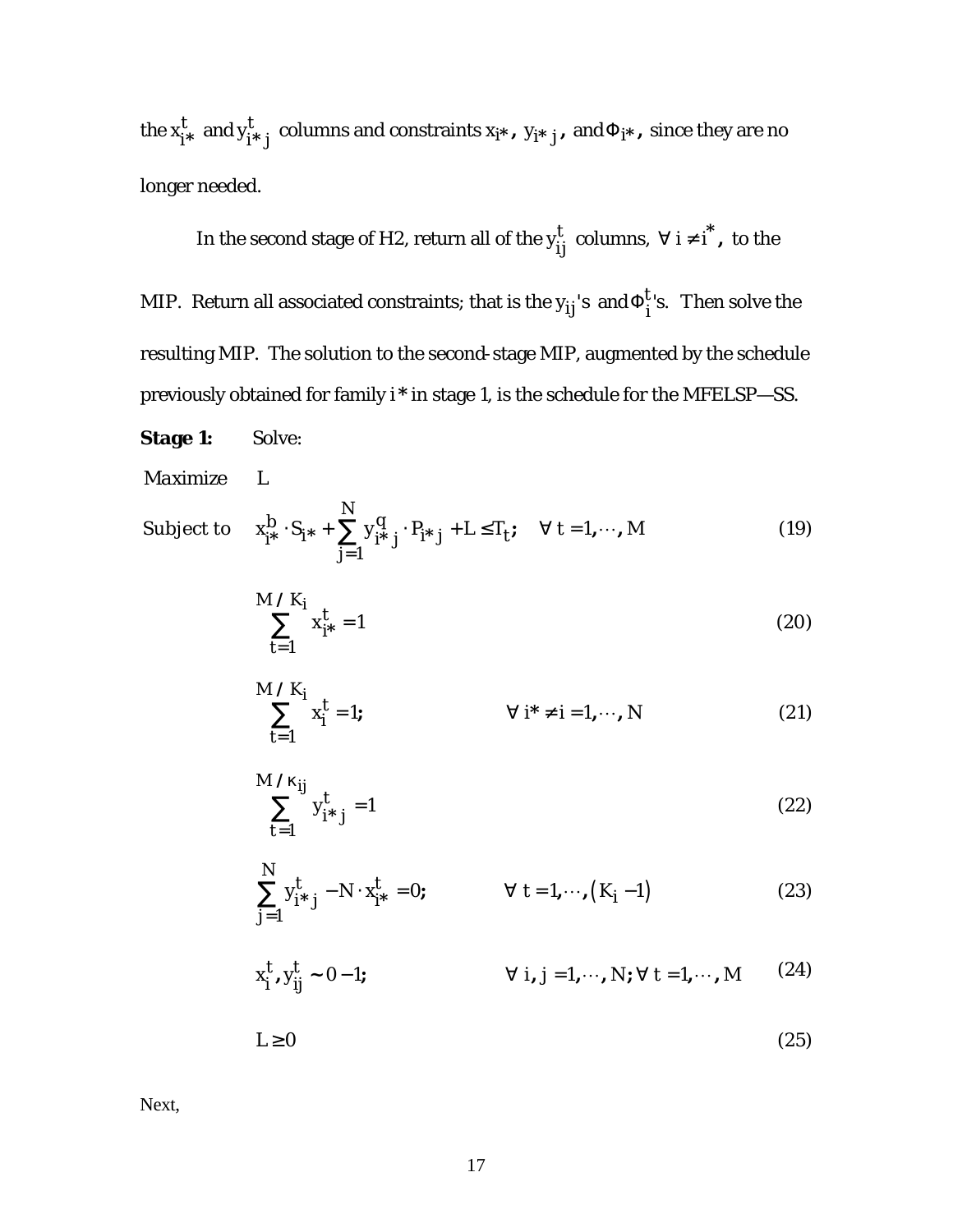$$
\forall t = 1, \cdots, (K_{i^*} - 1), \text{ if } x_{i^*}^t = 1 \text{ then } b \leftarrow b - \mathbf{a} \left( x_{i^*}^t \right).
$$

$$
\forall
$$
 t =1,...,  $(K_i-1)$ , and  $\forall$  j =1,..., N, if  $y_{i^*j}^t = 1$  then  $b \leftarrow b - a(y_{i^*j}^t)$ .

The last step (just above) reduces the remaining available capacities of the *M* basic periods, to account for the scheduling positions of family *i \** and its items when they are removed from the MIP for the second stage. To consider the fact that the RHS values of the *M* constraints in (19) are no longer equal to *T*, we refer to these values as  $T_1, T_2, \cdots, T_M$ .

**Stage 2:** Solve:  
\nMaximize L  
\nSubject to 
$$
\sum_{\substack{i=1 \ i \neq j^*}}^N x_i^b \cdot S_i + \sum_{\substack{i=1 \ i \neq j^*}}^N \sum_{\substack{j=1 \ j \neq j^*}}^N y_j^q \cdot P_{ij} + L \le T_t; \quad \forall t = 1, ..., M
$$
\n(26)  
\n
$$
\sum_{\substack{i \neq j^*}}^M x_i^t = 1; \qquad \forall j^* \neq i = 1, ..., N
$$
\n(27)  
\n
$$
\sum_{t=1}^{M/K_j} x_j^t = 1; \qquad \forall i, j = 1, ..., N; i^* \neq i
$$
\n(28)  
\n
$$
\sum_{j=1}^N y_{ij}^t = N \cdot x_i^t = 0; \qquad \forall i \in \mathbb{N} \setminus \{i^*\}; \forall t = 1, ..., (K_i - 1)
$$
\n(29)  
\n
$$
x_i^t, y_{ij}^t \sim 0 - 1; \qquad \forall i, j = 1, ..., N; \forall t = 1, ..., M
$$
\n(30)  
\n
$$
L \ge 0
$$
\n(31)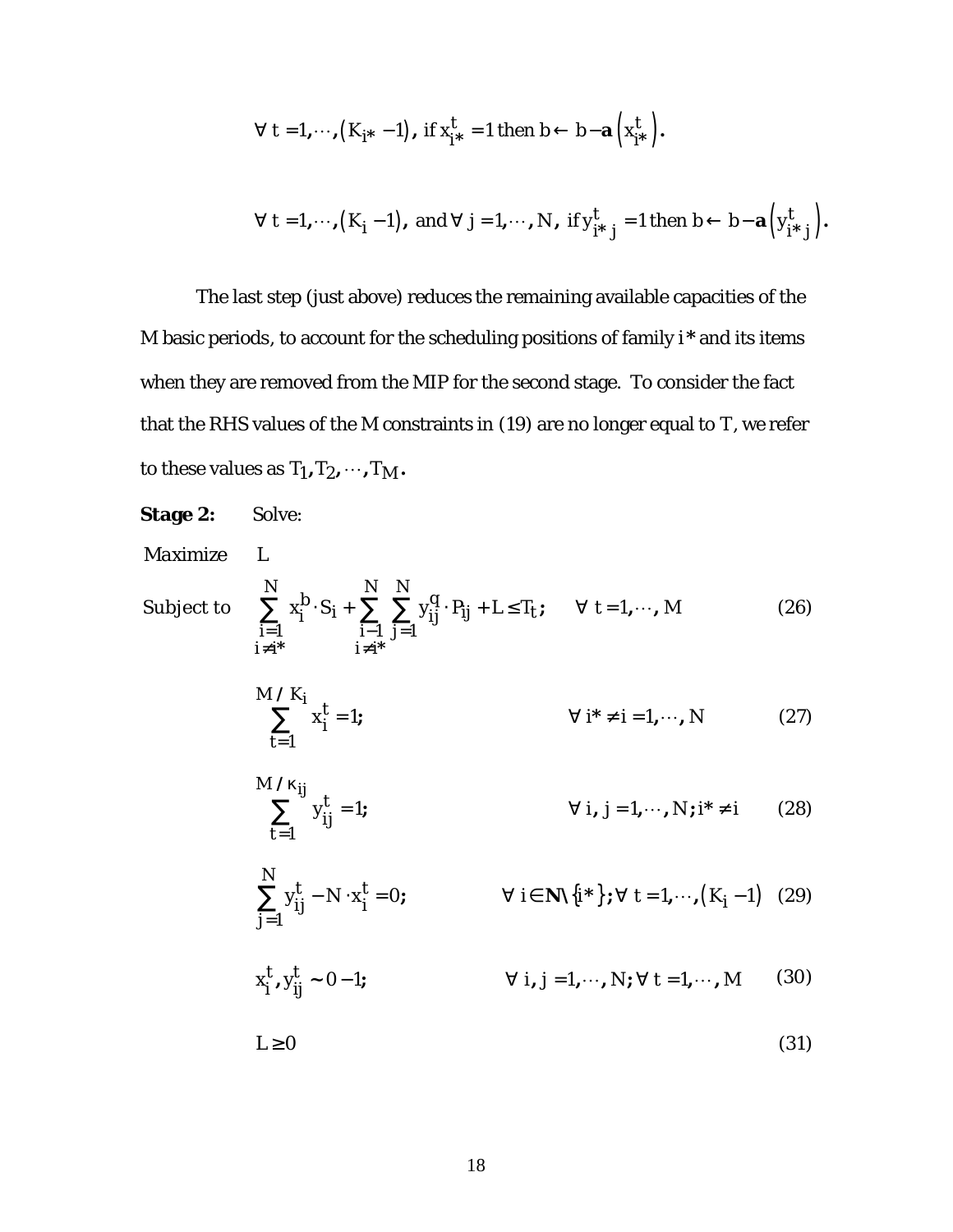The solution to the adjusted problem is the production schedule for the MFELSP—SS.

H3:

The strategy for heuristic H3 is to solve the FPLP one family at a time. This approach may be desirable for large-scale problems. The first stage is similar to that of H2, but Stage 2 proceeds by repeating Stage 1 of H2 for *N* − 1 families. Repeat Stage 2 until one family remains. H3 terminates when each family's schedule is obtained.

- **Stage 1:** Proceed with the first stage of heuristic H3 as is done for H2. The subsequent stages of H3 differ.
- **Stage 2:** Repeat step 3 of the preparation stage with the remaining families.
- **Stage 3:** Repeat steps 1 and 2 above. When there are two families remaining, complete the heuristic using Stage 2 of H2.

### **5 . The Lagrangian Relaxation**

We test our heuristics against a Lagrangian relaxation of Problem S. The subsets of constraints in (3) that belong to families i with  $K_i \geq 2$  are removed. Let

 $I_{ij}$  be the Lagrangian multiplier associated with item $(i, j)$  in the instance of

constraint (3) that is relaxed. The relaxed Problem LS follows.

Problem LS: A Lagrangian Relaxation of Problem S

$$
\text{Maximize} \quad L + \sum_{\substack{(i,j)\in\mathbf{N}\times\mathbf{N} \\ i:K_j\geq 2}} I_{ij} \left( \sum_{t=1}^{M/k_{ij}} y_{ij}^t - 1 \right) \tag{32}
$$

Subject to 
$$
\sum_{i=1}^{N} x_i^b \cdot S_i + \sum_{i=1}^{N} \sum_{j=1}^{N} y_{ij}^q \cdot P_{ij} + L \le T; \quad \forall \ t = 1, \dots, M
$$
 (33)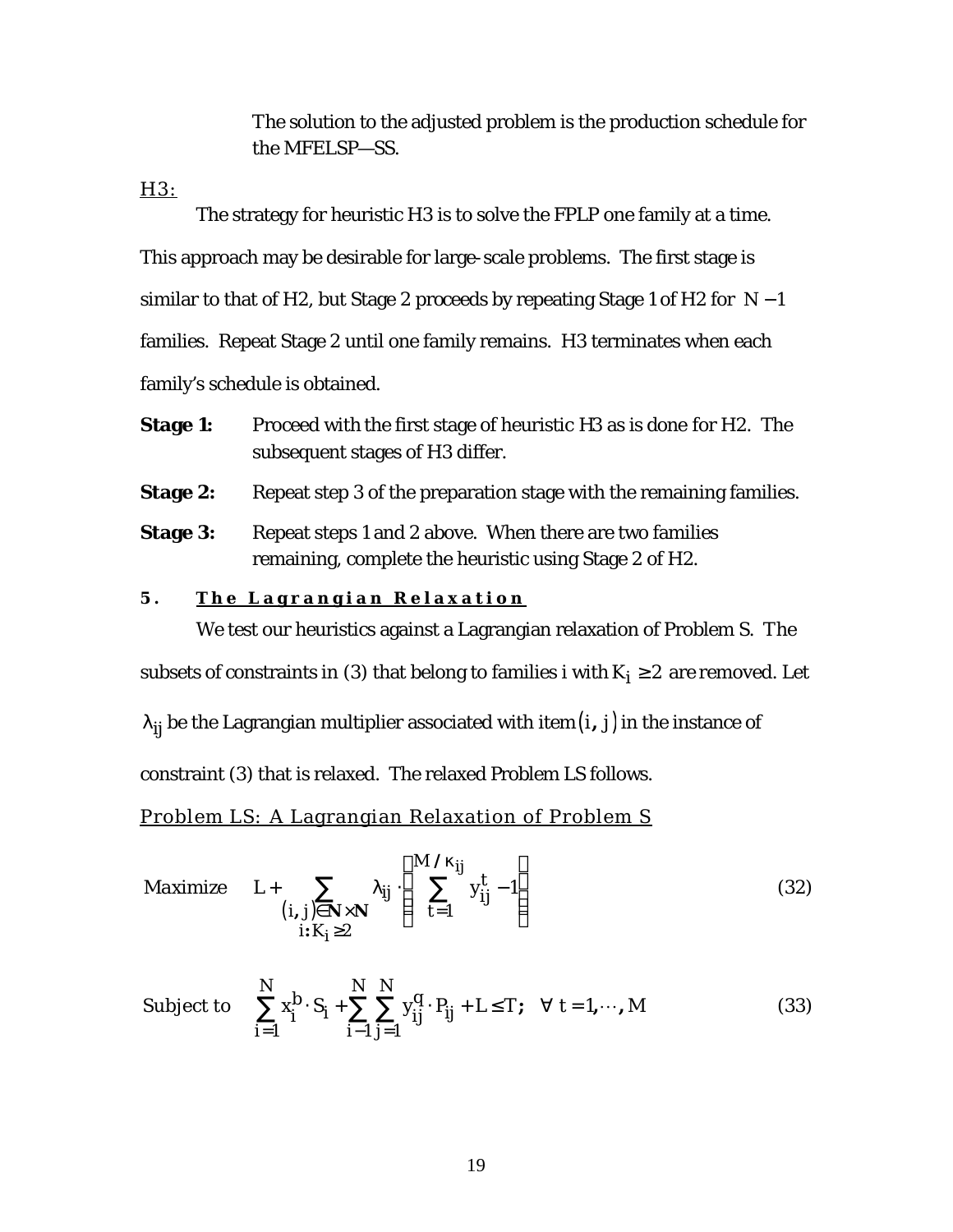$$
\sum_{t=1}^{M/K_i} x_i^t = 1; \qquad \forall i = 1, \cdots, N \qquad (34)
$$

$$
\sum_{t=1}^{M/k_{ij}} y_{ij}^t = 1; \qquad \forall (i, j) \in \{1\} \times \mathbf{N}
$$
 (35)

$$
\sum_{j=1}^{N} y_{ij}^{t} - N \cdot x_{i}^{t} = 0; \qquad \forall i = 1, \cdots, N; \forall t = 1, \cdots, K_{i}
$$
 (36)

$$
x_i^t, y_{ij}^t \sim 0 - 1; \qquad \forall i, j = 1, \cdots, N; \forall t = 1, \cdots, M \qquad (37)
$$

$$
L \ge 0 \tag{38}
$$

We employ the subgradient method, as outlined by Fisher (1981) to solve Problem LS. Let  $\bm{\mathcal{P}}^{\bm{S}}$  be the vector of  $\bm{I}_{\bm{ij}}$ 's in the  $\bm{\mathsf{s}}^{\bm{\text{th}}}$  iteration of the subgradient procedure, with  $2^O = 0$  and  $2^{s+1} = 2^s + t^s \cdot (\mathbf{C} \mathbf{x}^s \cdot \mathbf{d})$ . The matrix  $\mathbf{C}$  is the one formed by the removed rows of Problem S, and the column vector *d* is the resulting RHS  $(\mathbf{b} = \mathbf{1})$ . The objective function in (32) can be rewritten as (39) below. The row vector  $\boldsymbol{x}^S$  represents the vector of values of the decision variables in (39) below that solve Problem LS in iteration s.

$$
L + \sum_{\substack{(i,j)\in N\times N\\i:K_i\geq 2}} I_{ij} \cdot \left( \sum_{t=1}^{M/k_{ij}} y_{ij}^t - 1 \right) + 0 \cdot \left( \sum_{\substack{(i,j)\in N\times N\\i:K_i=1}} \sum_{t=1}^{M/k_{ij}} y_{ij}^t + \sum_{\substack{i\in N\\i:K_i\geq 2}} \sum_{t=1}^{M/K_i} x_i^t \right) (39)
$$

The step size,  $t^{\mathsf{S}}$ , is given by (40) below. The objective value at iteration s is represented by  $Z^D\bigl( I^S \bigr).$  We obtain the lower bound  $\ Z^*$  on  $Z^D$ using the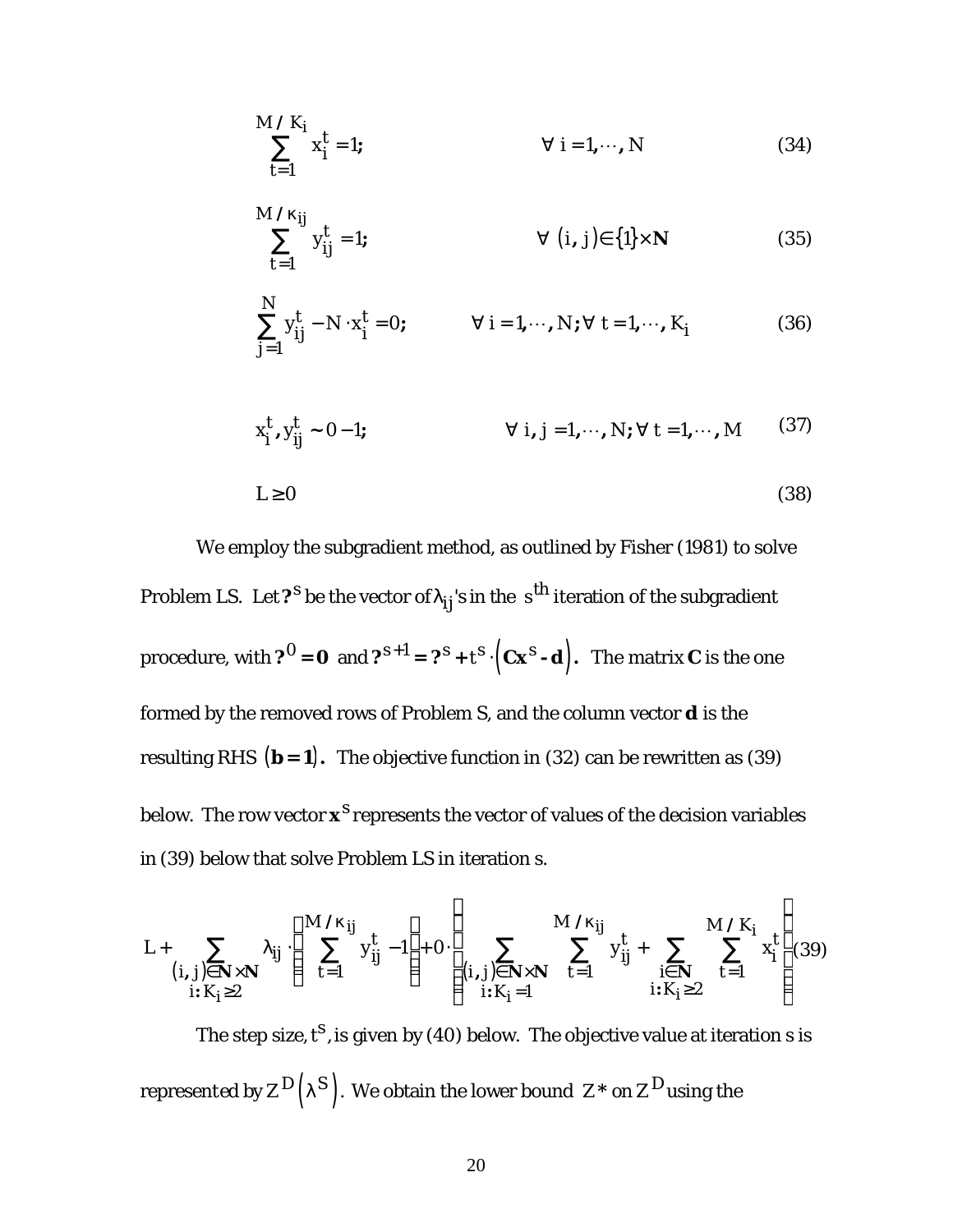heuristic H1 above. We begin with  $u^{\rm O}$  = 2. Whenever  $Z^{\rm D}$ has failed to decrease after three iterations,  $u^2$  is divided by two. We stop the subgradient procedure when  $Z^D$  has failed to change up to the fifth decimal place after ten iterations.

$$
t^{S} = \frac{u^{S} \cdot \left[ Z^{*} - Z^{D} \cdot (I^{S}) \right]}{\left\| C x^{S} - d \right\|^{2}}
$$
(40)

## **6 . Example**

We illustrate multi-family scheduling solution procedure with an example. In this example, a facility produces five families, each with five items. The time unit is arbitrarily chosen to be one week. The data are generated from uniformly distributed parameters as follows:

| <b>Parameter</b>                                     | <b>Distribution</b> |
|------------------------------------------------------|---------------------|
| Family setup time (weeks)                            | U(0.015, 0.025)     |
| Family setup cost (\$)                               | U(100, 500)         |
| Item setup time (weeks)                              | U(0.0012, 0.018)    |
| Item setup cost (\$)                                 | U(50, 150)          |
| Item holding cost (\$)                               | U(0.01, 1.25)       |
| Item demand mean (units)                             | U(10, 500)          |
| Item demand standard deviation<br>(% of demand mean) | U(0.5, 0.85)        |
| Item production rate (units/week)                    | U(10,000, 15,000)   |
| Item service level                                   | U(0.85, 0.9999)     |

The data are:

Family setup times: *S* = (0.0226 0.0227 0.0221 0.0156 0.0189) Family setup costs: *A* = (\$420 \$261 \$450 \$350 \$189) Item setup times: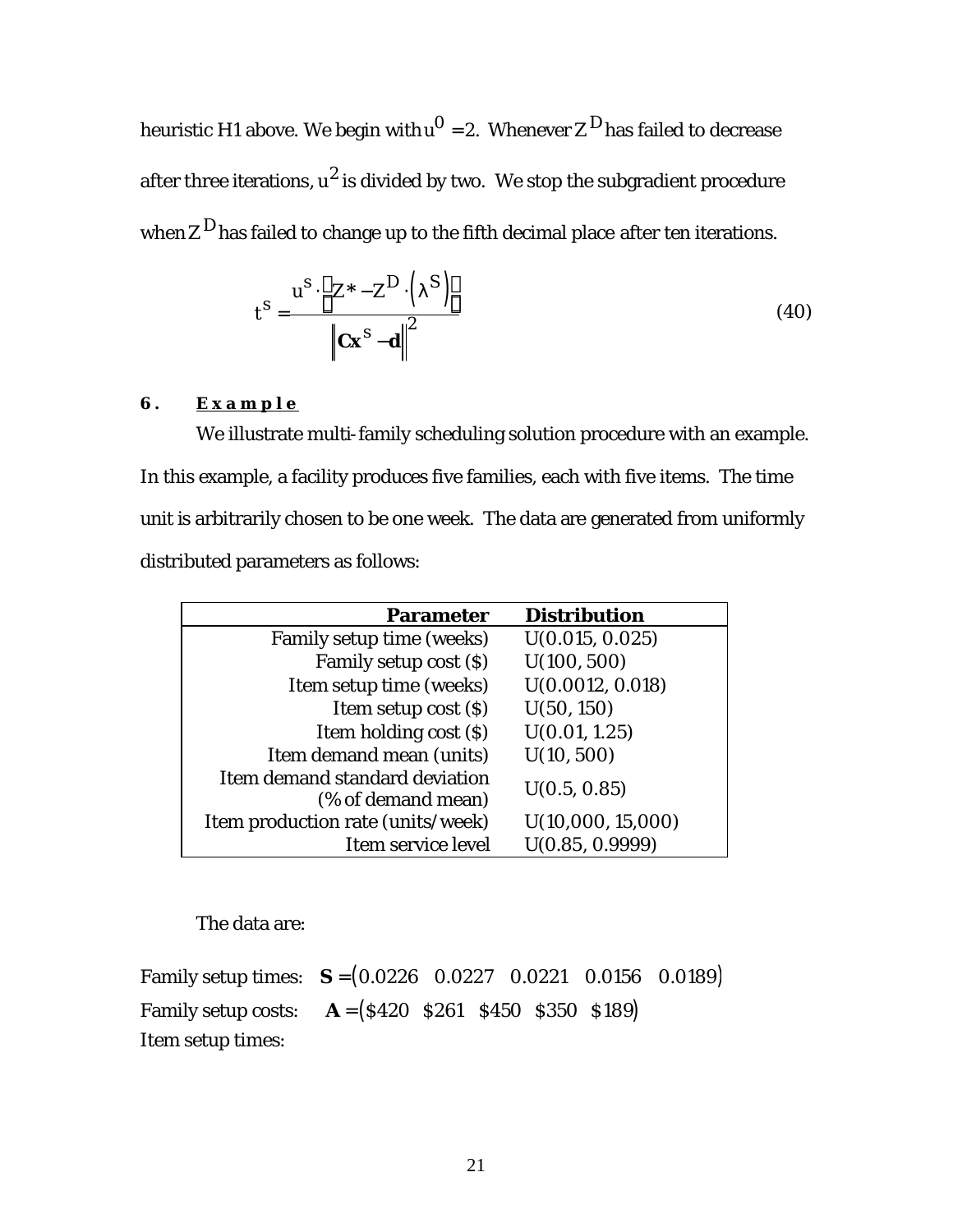|                                                                                                | 0.0027                                        | 0.0063 |           | 0.0099     | 0.0125 |             | 0.0177 |  |
|------------------------------------------------------------------------------------------------|-----------------------------------------------|--------|-----------|------------|--------|-------------|--------|--|
|                                                                                                | 0.0125                                        | 0.0140 |           | 0.0034     | 0.0065 |             | 0.0055 |  |
| $s =$                                                                                          | 0.0136                                        | 0.0113 |           | 0.0081     | 0.0158 |             | 0.0013 |  |
|                                                                                                | 0.0090                                        | 0.0053 |           | 0.0167     | 0.0032 |             | 0.0108 |  |
|                                                                                                | 0.0026                                        | 0.0086 |           | 0.0154     | 0.0134 |             | 0.0030 |  |
|                                                                                                |                                               | \$122  | \$66      | \$133      | \$82   | \$67        |        |  |
|                                                                                                |                                               | \$100  | \$85      | \$128      | \$109  | \$94        |        |  |
| Item setup costs:                                                                              |                                               |        | \$94 \$79 | \$57       | \$139  | \$95        |        |  |
|                                                                                                |                                               |        | \$61 \$73 | <b>S62</b> | S77    | \$102       |        |  |
|                                                                                                |                                               | \$103  | \$141     | \$111      | \$140  | \$146       |        |  |
|                                                                                                |                                               | \$1.14 | \$0.19    | \$0.32     | \$1.13 | \$1.00      |        |  |
|                                                                                                |                                               | \$0.25 | \$0.59    | \$0.93     | \$1.19 | \$0.07      |        |  |
| Item holding cost: $\mathbf{h} = \begin{vmatrix} 0.63 & 0.47 \end{vmatrix}$                    |                                               |        |           | \$0.73     | \$0.66 | \$1.18      |        |  |
|                                                                                                |                                               | \$1.07 | \$0.11    | \$0.90     | \$0.92 | \$0.44      |        |  |
|                                                                                                |                                               | \$0.19 | \$0.73    | \$0.23     | \$1.01 | \$0.70      |        |  |
|                                                                                                |                                               | 378    | 218       | 379        | 251    | $270^\circ$ |        |  |
|                                                                                                |                                               | 400    | 440       | 227        | 11     | 54          |        |  |
| <b>Item demand mean:</b> $\boldsymbol{d} = \begin{vmatrix} 181 & 34 \\ 16 & 152 \end{vmatrix}$ |                                               |        |           | 239        | 106    | 350         |        |  |
|                                                                                                |                                               |        | 152       | 258        | 356    | 28          |        |  |
|                                                                                                |                                               | 418    | 396       | 292        | 105    | 364         |        |  |
| Item demand standard deviation:                                                                |                                               |        |           |            |        |             |        |  |
|                                                                                                | 262.45                                        | 128.77 |           | 222.81     |        | 182.08      | 214.25 |  |
|                                                                                                | 312.76                                        | 340.74 |           | 175.86     | 9.01   |             | 28.05  |  |
|                                                                                                | 94.55                                         | 28.68  |           | 157.19     | 87.31  |             | 184.63 |  |
|                                                                                                | $\begin{array}{c} 8.59 \\ 255.90 \end{array}$ | 82.79  |           | 210.61     | 193.77 |             | 17.83  |  |
|                                                                                                |                                               | 221.40 |           | 236.26     | 53.00  |             | 276.09 |  |
| Item production rate:                                                                          |                                               |        |           |            |        |             |        |  |
|                                                                                                | 14,340                                        | 10,887 |           | 12,421     | 10,955 |             | 14,201 |  |
|                                                                                                | 14,592                                        | 13,598 |           | 10,765     | 11,720 |             | 14,108 |  |
| $\boldsymbol{p}$ =                                                                             | 11,700                                        | 10,508 |           | 12,431     | 12,721 |             | 12,237 |  |
|                                                                                                | 14,193                                        | 10,303 |           | 13,211     | 11,242 |             | 10,769 |  |
|                                                                                                | 12,700                                        | 11,145 |           | 11,445     | 13,540 |             | 12,346 |  |
| Item service level:                                                                            |                                               |        |           |            |        |             |        |  |
|                                                                                                | 0.9743                                        | 0.8881 |           | 0.9044     | 0.9673 |             | 0.9724 |  |
|                                                                                                | 0.9398                                        |        | 0.9606    | 0.9321     | 0.9447 |             | 0.9723 |  |
| $SL =$                                                                                         | 0.8918                                        | 0.9177 |           | 0.8709     | 0.9133 |             | 0.8924 |  |
|                                                                                                | 0.8927                                        | 0.8769 |           | 0.8689     | 0.9751 |             | 0.9988 |  |
|                                                                                                | 0.9156                                        | 0.8712 |           | 0.9405     |        | 0.8663      | 0.9621 |  |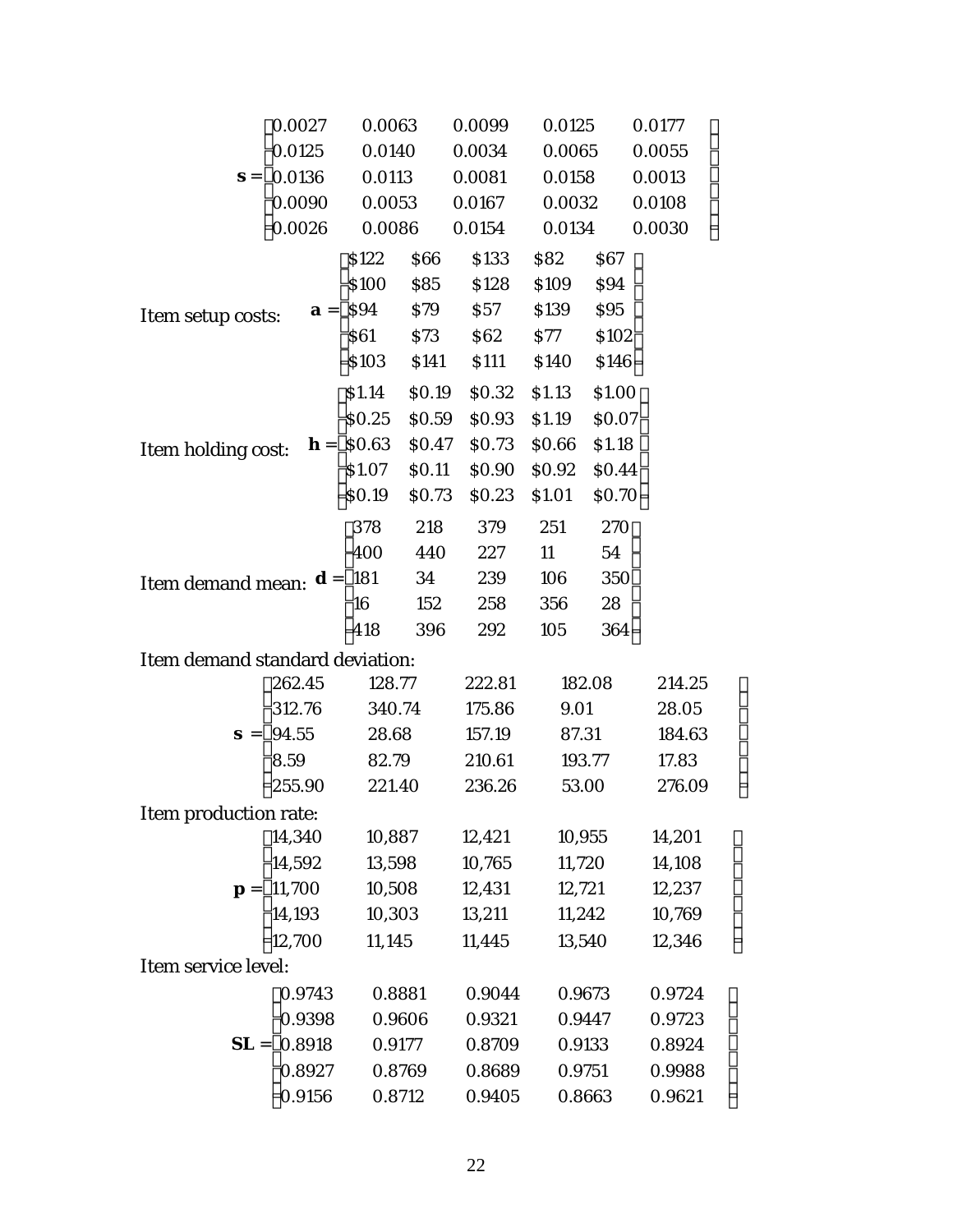The multi-family algorithm in Karalli and Flowers (2004) is used to obtain the solution,  $(T^*, K^*, k^*)$ , given next.

| Total average cost        |                                                                                                                                                      |  |  | $TC = $9,933.87$ |  |  |
|---------------------------|------------------------------------------------------------------------------------------------------------------------------------------------------|--|--|------------------|--|--|
| Basic period length       | $T^* = 0.511$                                                                                                                                        |  |  |                  |  |  |
| <b>Family multipliers</b> | $k^*=(2, 2, 2, 1, 2)$                                                                                                                                |  |  |                  |  |  |
| Item multipliers          | $\mathbf{K}^* = \begin{bmatrix} 1 & 8 & 1 & 1 & 1 \\ 1 & 1 & 2 & 4 & 2 \\ 1 & 1 & 1 & 1 & 1 \\ 1 & 1 & 1 & 2 & 2 \\ 8 & 1 & 1 & 8 & 2 \end{bmatrix}$ |  |  |                  |  |  |

The Lagrangian upper bound is 0.21616. Applying each of the three heuristics yields the results below

|    |         | Heuristic Objective Value % Difference from Lagrangian Upper Bound |
|----|---------|--------------------------------------------------------------------|
| H1 | 0.21263 | 1.64                                                               |
| H2 | 0.21379 | 1.12                                                               |
| H3 | 0.20698 | 4.25                                                               |

The three heuristics were applied to 250 randomly generated problems from the distribution of parameters given above. Results are tabulated below.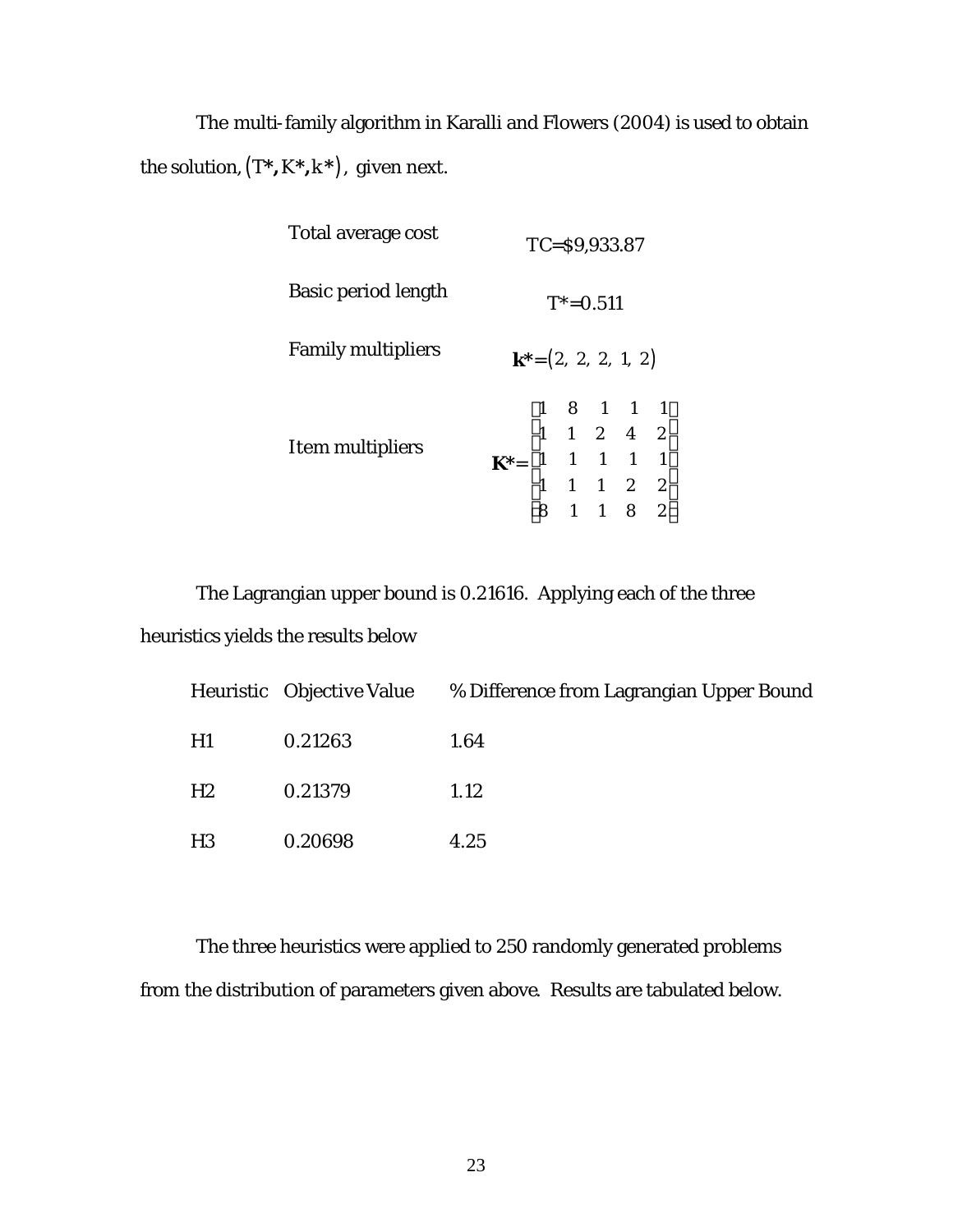### Difference from Lagrangian Upper Bound

| Heuristic      | Mean    | Median  | Mode    | <b>Standard Deviation</b> |
|----------------|---------|---------|---------|---------------------------|
| H1             | 1.9391% | 0.0001% | 0.0000% | 4.4186\%                  |
| H2             | 2.2948  | 0.0003  | 0.0000  | 4.8530                    |
| H <sub>3</sub> | 8.7440  | 5.0769  | 0.0000  | 11.8914                   |

Heuristic H1, which removed constraints and no variables, performed the best with a mean of 1.9391% difference from the Lagrangian relaxation compared to 2.2948% and 8.7440% for H2 and H3, respectively. Heuristic H2 has the added desirable feature of further reducing the MIP by removing variables in addition to constraints. The added computational efficiency raises the mean difference from the Lagrangian relaxation's objective value from 1.9391% to 2.2948%. Dividing the MIP into more sub-problems (H3) incurs additional costs in solution quality. For very large problems, the use of an approach like H3 could justify the additional penalty.

#### **7 . Summary**

In this paper, we continue the study of the MFELSP—SS by taking the solution of the Family Planning Problem (FPP),  $(T, K, k)$ , and solving the Family Periodic Loading Problem, which actually schedules the family and its items across M periods. We offer three heuristic procedures that increasingly trade off speed for solution quality. Heuristic H1, the slowest, yielded objective values with a mean difference of 1.9391% from the Lagrangian relaxation. Heuristic H2,

24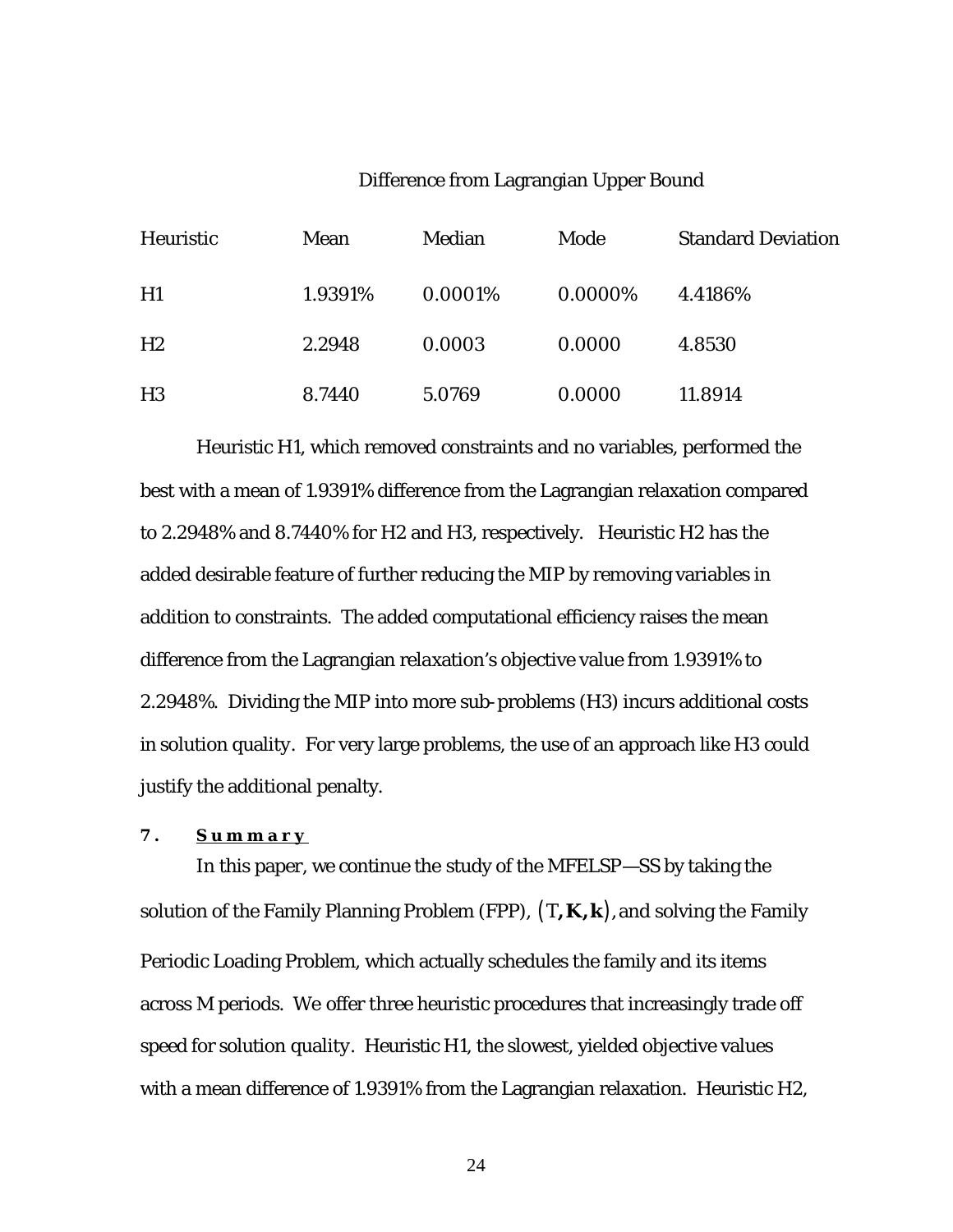faster than H1, yielded objective values 2.2948 % lower than the Lagrangian upper bound. Heuristic H3, the fastest, yielded objective values 8.7440% lower than the Lagrangian upper bound.

One of the important deficiencies of basic period approaches that use multipliers is that there is no guarantee of a feasible schedule, especially when the equal lot size rule is enforced. In this paper, we kept the equal lot-size rule because of the existence of safety stocks, arguing that allowing the lot sizes to vary would further complicate the problem by requiring the safety stock levels to vary as well. These safety stock levels were computed in the FPP as part of the optimization problem. Taken together, the solution procedures developed for the FPP and the FPLP should allow practitioners to solve the multiple family economic lot scheduling problem with safety stocks more effectively than previously available methodologies. Environments where production is to stock, and not to customer order, where demand is uncertain, so safety stocks are required, and where stability and efficiency in production schedules are sought, should benefit from these procedures. Thus, the heuristics should be particularly effective in Just-In-Time manufacturing environments.

25